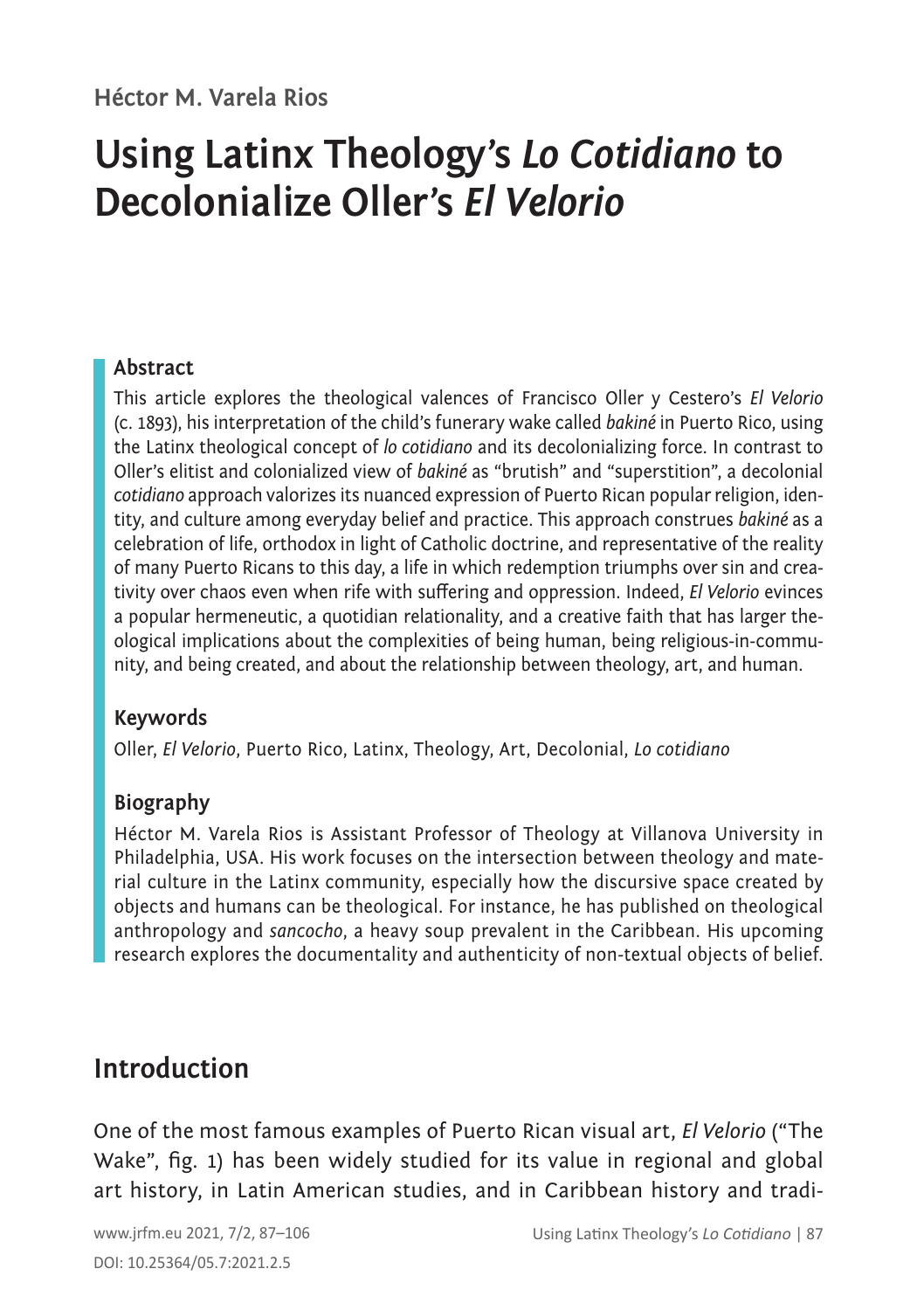

Fig. 1: Francisco Oller y Cestero, El Velorio, oil on canvas, 244 x 396 cm, c. 1893, Museo de Historia, Antropología y Arte de la Universidad de Puerto Rico, San Juan, Puerto Rico.

tions.<sup>1</sup> To my knowledge, its value for Christian theology, however, remains unexplored. This essay aims to address this oversight using the Latinx theological concept of *lo cotidiano* (loosely translated, "the everyday"), especially helpful in this case for its decolonial force.<sup>2</sup> I suggest that a *lo cotidiano* reading of *El Velorio* can increase its importance for decolonializing Puerto Rican culture specifically and global religious art history and religious studies in general. To do that, after a brief analysis of the painting from the perspective of material culture, including painter Francisco Oller y Cestero and his context, I will use *lo cotidiano* constructively to subvert Oller's own understanding of *El Velorio*, which earlier scholarship on the painting has presupposed to be normative.<sup>3</sup>

- 1 See for example Benítez 1983; Taylor 1983; Schechter 1994; Delgado 1998; Alegría 2001; Martorell/Hurley 2010; Salazar 2010; Cortés 2012; Pons Irizarry 2012; Álvarez 2017.
- 2 The use of "x" in "Latinx" is an incomplete yet essential attempt to unite binary and non-binary folk under one ethnicity. I will also use it with other concepts as applicable.
- 3 My understanding of "material" comes from material religion and material culture studies, especially through the work of Miller 2005 and Morgan 2004. Briefly, the "material" is that which is expressed through/revealed by sensory interaction and with implications for "real life". I use "constructively" as in "constructive" theology, meaning open-ended and forward-looking, and as in the "constructivist" sense of material religion scholarship,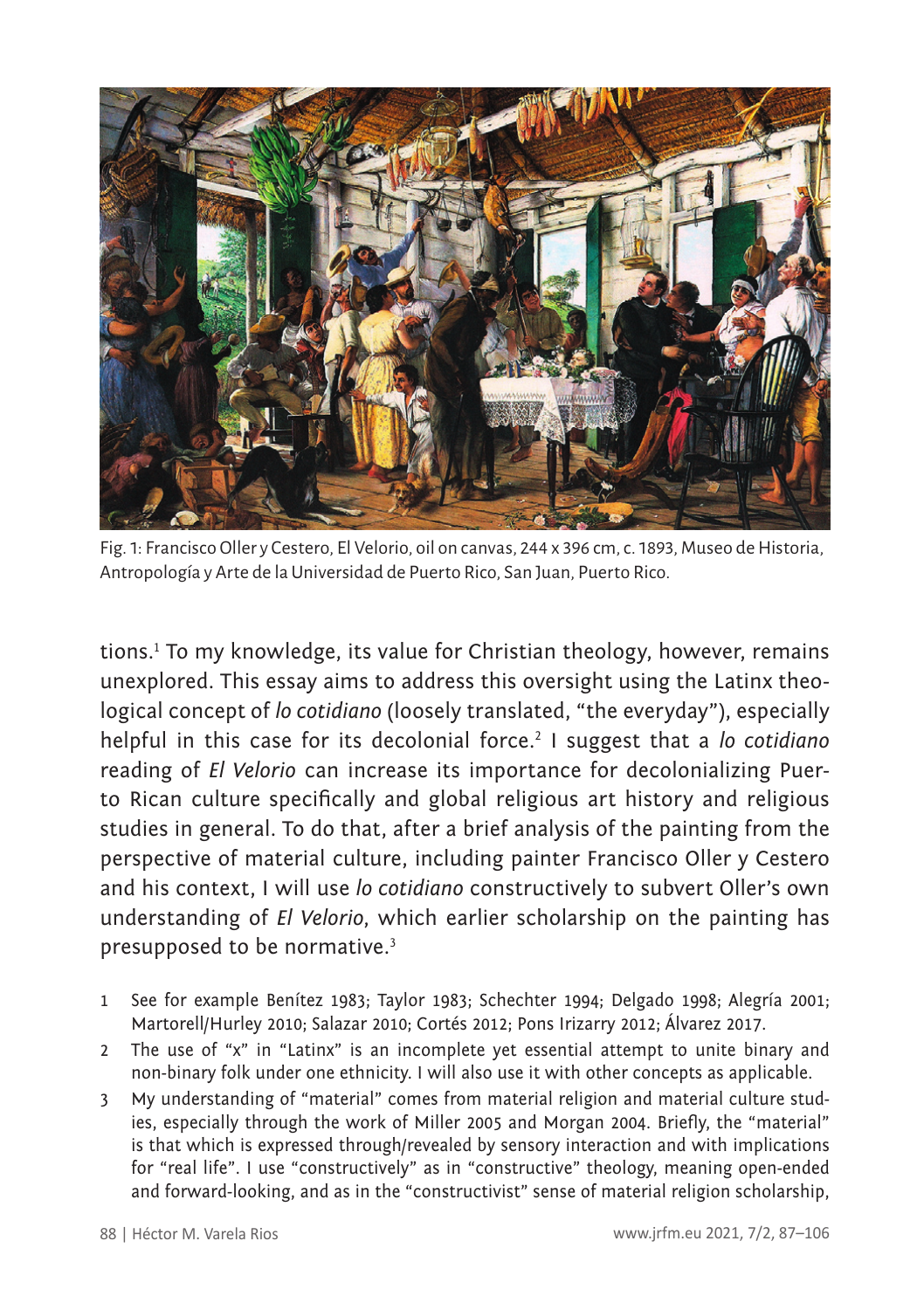But first, why approach a painting theologically? The articulation of Western Christian theology and art together has had a tortuous history. From Tertullian through medieval, Reformation, and Counter-Reformation thinkers to Paul Tillich, through centuries of doctrinal nuances and outright schisms, theologians have debated the proper place and usage of pictorial works of art in Christian belief and practice. Yet the Roman Catholic Church, in the Council of Trent (1545–1563) for example, has construed art as an orthodox vehicle for God's agency and salutary for Christian life in general.<sup>4</sup> As "God-talk", theology is also a medium for divine meaningful action. Thus, discourse is of the essence in both theology and art, and both "speak" about being human in ways not easily explained but no less essential to faith and full life. Catholic theologian Karl Rahner says it well:

Everything which comes to expression in art is a particular actualization of that human transcendence through which a person, as a spiritual and free being, is oriented to the fullness of all reality. Only because the human person is a being who by his very nature pushes beyond every given boundary, a being for whom every end is a new beginning, a being who encounters the unfathomable mystery of things, only because and insofar as the human person is a transcendent being can there be both art and theology in their real senses. Both art and theology are rooted in man's transcendent nature.<sup>5</sup>

In this article, I will use Latinx theology as the general framework of my analysis. Among its analytical categories, I will concentrate on *lo cotidiano* and its decolonializing force upon *El Velorio qua* a meaningful vehicle for the divine. *Lo cotidiano* refers to "the day-to-day reality in which [Latinxs] lived-experience is enmeshed".<sup>6</sup> This lived-experience, a key element of the

meaning that understanding is formed through experience. I also embrace material religion's historical (i. e., diachronic, contextual) and emic (i.e., insider) perspective. I mean "normative" in the sense of "mainstream" but also as opposed to "positive". As will be seen, Oller makes a normative statement about this *lo cotidiano* funerary ritual through *El Velorio*, yet presumes much (and mostly mistakenly) about its content and intent due to his rationalizing colonialized mindset.

- 4 E.g., Catholic Church 1545/1848.
- 5 Rahner 1982, 29. I do not presuppose maleness, masculinity, or heteronormativity of humanity or of God. Indeed, I consider such presupposition offensive. However, all quotes are kept as originally published.
- 6 Isasi-Díaz 2002, 6. "Latinx" mostly refers to people of Mexican, Central and South American, and Hispanic Caribbean ancestry living in the United States and its territories. The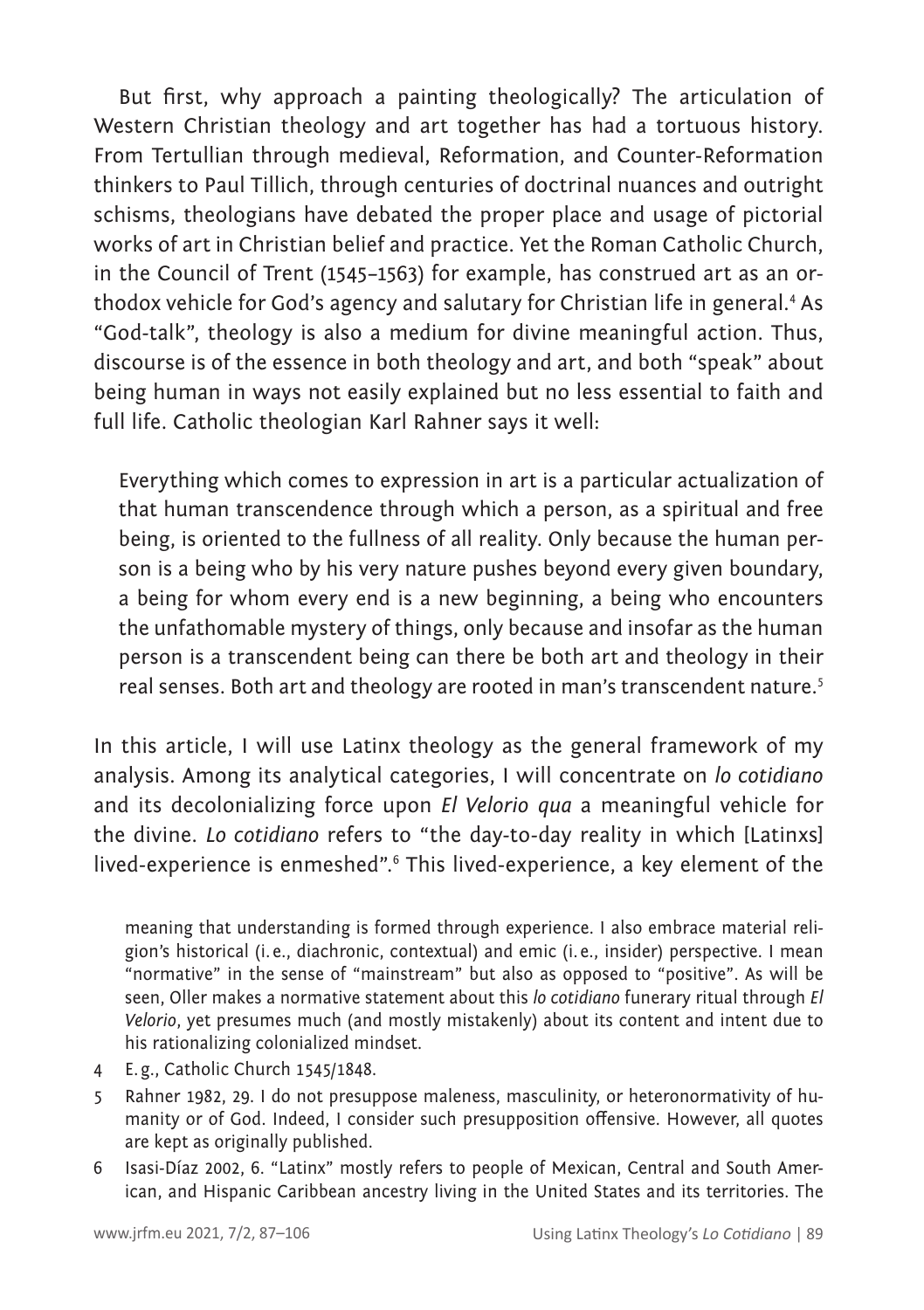Latinx hermeneutical lens, is particularly relevant to Latinx identity and history. On the one hand, Latinxs everywhere are subjugated by systemic racism and all its consequences to varying degrees, experiencing, for example, less access to education and health care, lack of equal economic opportunity and legal rights, and sustained violence due to their dark-skinned bodies and/or accented speech. To the quotidian question "how are you?", most Puerto Rican Latinxs (although U.S. citizens by birth) would respond "*en la lucha*", "in the struggle".<sup>7</sup> For those Latinxs thrown onto U.S. soil as non-citizens by the insidious push-and-pull forces of neoliberalism, this *lucha* is compounded exponentially – it becomes *guerra*. On the other hand, and ironically, lived-experience is also rife with hopes and dreams. In the United States, many Latinxs are able to carve a life in the intersection of oppression and celebration (e.g., of family separation and *quinceañeras*, the celebration of a girl's 15th birthday) together with strong devotion to family and popular religion.<sup>8</sup> This reality of *lo cotidiano* has become a *locus theologicus* for Latinx theologians: theological source, content, and context.<sup>9</sup> In other words, *lo cotidiano* as theological category grounds, signifies, and generates God-talk that enables and justifies Latinxs' God-given right to be fully human.

By "decolonial" I mean the power of *lo cotidiano* to shift the epistemic frame of Latinxs. The term derives from the work of Aníbal Quijano, who invites us to think of coloniality as the epistemology inherited through settler colonialism and modernity in Latin America.<sup>10</sup> Coloniality is invisible and pervasive, present even when the colonial situation has ended politically. For Quijano, coloniality sustains Latin American oppression by continuing to impose the epistemic framework of its oppressors. For instance, in Western Christian ec-

term is helpful but not meant to reduce so many countries and cultures to a single ethnicity; indeed, many Latinxs do not agree with the term (mostly because of its gender neutrality) and use hyphenated demonyms. Earlier scholarship used "hispanic" and "*latina/o*" for the same group. In Spanish, many scholars have started to use *latine* as a gender-neutral term. "Latinx" is not meant to include Latin Americans who do not live in the United States, yet it is sometimes used interchangeably.

- 7 For a masterful elaboration of this theme, see Isasi-Díaz 2004, 52–61. Puerto Ricans are a good example of the precarious complexity of Latinx as a term. Puerto Ricans are U.S. citizens by birth, a right no other Latinx group has outside the United States. This fact makes them only tangentially Latinx for many, yet Puerto Rican culture is overwhelmingly Latinx.
- 8 To borrow Alexander Hamilton's axiomatic statement in Lin Manuel Miranda's eponymous musical: immigrants get the job done.
- 9 Nanko-Fernández 2015, 16.
- 10 Quijano/Ennis 2000.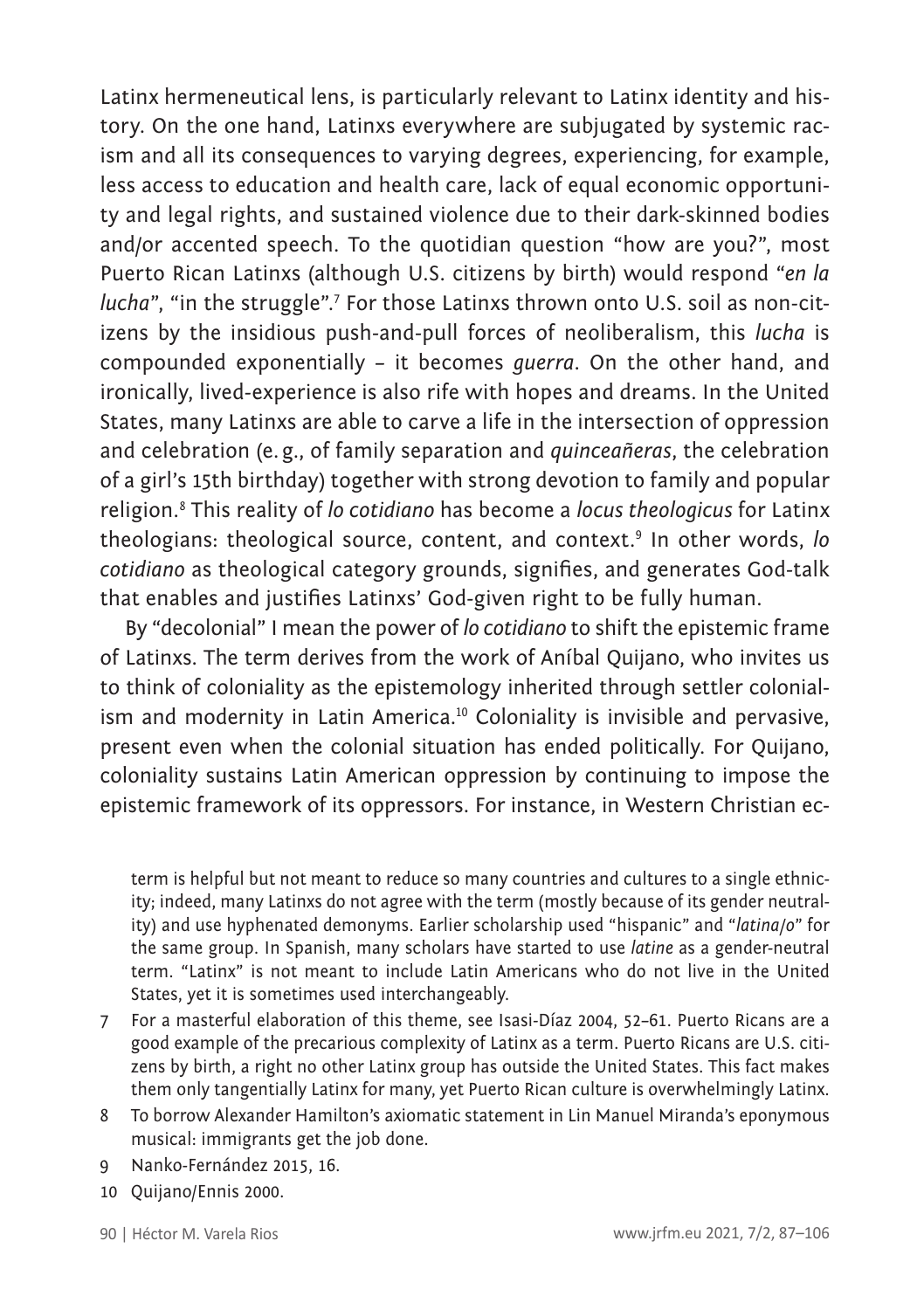clesial spheres, religious practices of "everyday" believers (such as Holy Week pageants or home altars) are deemed "popular" and thus inferior, while those performed by the institutional church are "official". But behind this distinction are power asymmetries that range from the doctrinal (e.g., orthodox and heterodox) to the hierarchical (e.g., ordained and lay). Simply stated, that very distinction between popular and official is colonializing – all practices are "done by people" – and the difference between them is power.<sup>11</sup> From the standpoint of *lo cotidiano*, such dichotomies break down. Popular religion *is* religion. The theology of everyday Latinx folk *is* theology, not Latinx theology. For instance, a *lo cotidiano* concept of *imago dei* takes into consideration not only U.S./European theological anthropologies but also the "dirt under [Latinx] fingernails", that is, that being human includes being "for others".12 Indeed, Latinx-*lo cotidiano* being human concentrates on community not the individual. *Lo cotidiano*, in sum, serves to decenter colonialized meaning within theology.

The decolonial thrust of *lo cotidiano* becomes evident as a mechanism to subvert meanings, and since *El Velorio*'s subject matter is unavoidably *lo cotidiano*, what better framework to decolonialize it? As will be seen, Oller intended *El Velorio* to communicate a specific message, yet in any painting the message depends as much on the painter's production as it does on the beholder's reception, and a decolonialized mindset certainly subverts the latter. Stuart Hall's distinction and relationship between "encoding" and "decoding" can be helpful to parse out this mechanism. According to Hall, the producer "encodes" meaning via discursive signs (such as words and images) with the goal that the receiver "decode" according to the producer's intention. Since the whole process is influenced by conditions internal and external to both producer and receiver and by the communicative mechanisms themselves (such as technological, semiotic, and social aspects), the message may fall some-

- 11 For an excellent recent resource on decolonializing Christianity and theology, see Barreto/ Sirvent 2019, esp. 1–21. They note: "The decolonial turn therefore examines how those in the 'underside of modernity' create spaces that serve as sites for producing theory, knowledge, philosophy, and we add, theology" (6).
- 12 González 1990, 129, 132. *Imago Dei* refers to Genesis 1:26–27, where we are told that God created humans "in God's own image". It is a central concept in theological anthropology, the area of theology that asks what being human is and means. For instance, what are the implications of being "like" God? In which ways, if any, are humans divine? What makes human beings human, especially among other humans? What does it mean that humans were created, and what does the God-given human mission of lordship over the rest of creation imply? What does the racial, sexual, and other diversity among humans say about being human and, by extension, God?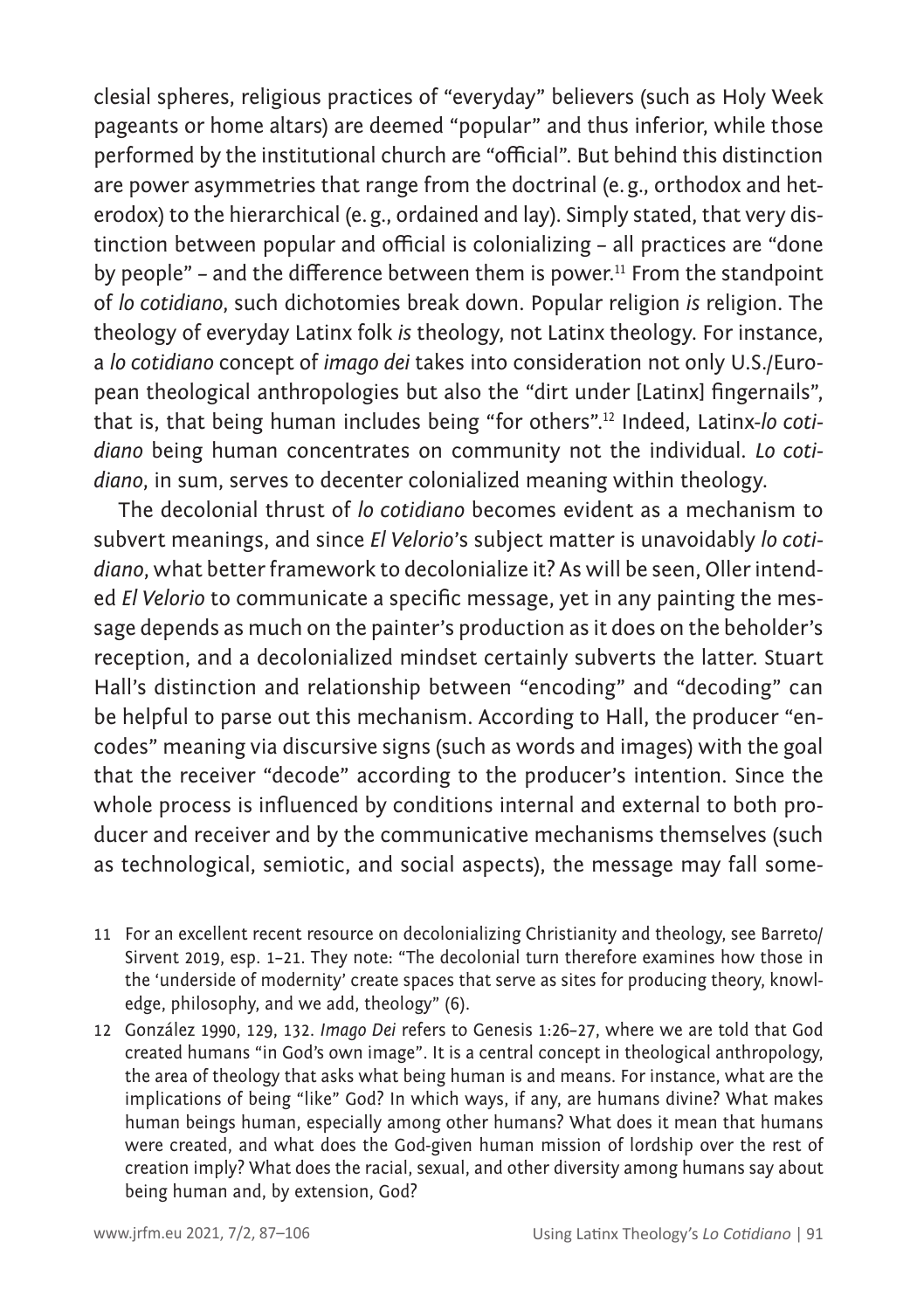where between (conscious or unconscious) understanding and misunderstanding depending on the "positions" of both producer and receiver. Indeed, Hall hypothesizes that message and its meaning can be constructed from one of three positions: the "dominant-hegemonic", which I would here call the colonial; the "negotiated", which I would call colonialized; and the "oppositional", which I would call decolonial, which according to Hall "detotalizes the message in the preferred code in order to retotalize the message within some alternative framework of reference".13 This "alternative framework" is *lo cotidiano*, which "retotalizes" *El Velorio*'s normative meaning through its decolonial, that is, "oppositional" force. Moreover, *El Velorio* was painted by a Puerto Rican, its subject matter is a Latinx funerary ritual, and in this article its receiver/decoder is Puerto Rican – the painting is thus thrice colonialized.<sup>14</sup> Because of this dense coloniality, *El Velorio* necessitates strong "opposition", one that questions Oller's position and nuances his intended message by applying a *lo cotidiano* focus. To do that, I will analyze *El Velorio* in three interrelated steps: description, Oller's interpretation and my critical (re-)interpretation of the *bakiné*, and my own signification of the painting, concluding with the theological constructive insights that emerge from this process.<sup>15</sup>

### **The Painter and the Painting: Description**

Oller was born in Puerto Rico in the first half of the 19th century. Puerto Rico, located in the Caribbean Sea, was then a colony of Spain and has been a territory of the United States since 1898. Oller started training as a painter on the island at a young age but later refined his studies in Paris. Arriving

- 13 Hall 1993, 101–103. In my view, previous scholarship on *El Velorio* vacillates between the "dominant-hegemonic" (e.g., Benítez 1983; Delgado 1998) and the "negotiated" (e.g., Martorell/Hurley 2010) because their "decoding" is too closely aligned with Oller's "encoding".
- 14 The methodological implications of being both colonialized beholder and decolonializing agent were astutely raised by one reviewer. As they pointed out, this issue might necessitate its own essay! The possibilities and pitfalls of decolonializing are discussed at length by decolonial thinkers (cf. Mendieta 2012), especially considering prevailing colonialism on top of coloniality. In my case, as a Puerto Rican studying Puerto Rico, I must presume a "phenomenological bracketing" of my coloniality while doing decolonial work. In the end, however, I would say that liberative hope is of the essence of any decolonializing, and there it encounters theology.
- 15 Methods in material culture studies are numerous and diverse. One excellent methodology and four-step method foundational to my own work as theologian is in Prown 1982. In my second step, I present *El Velorio*'s normative interpretation and my critical reinterpretation, which then leads to "alternative" decolonial signification.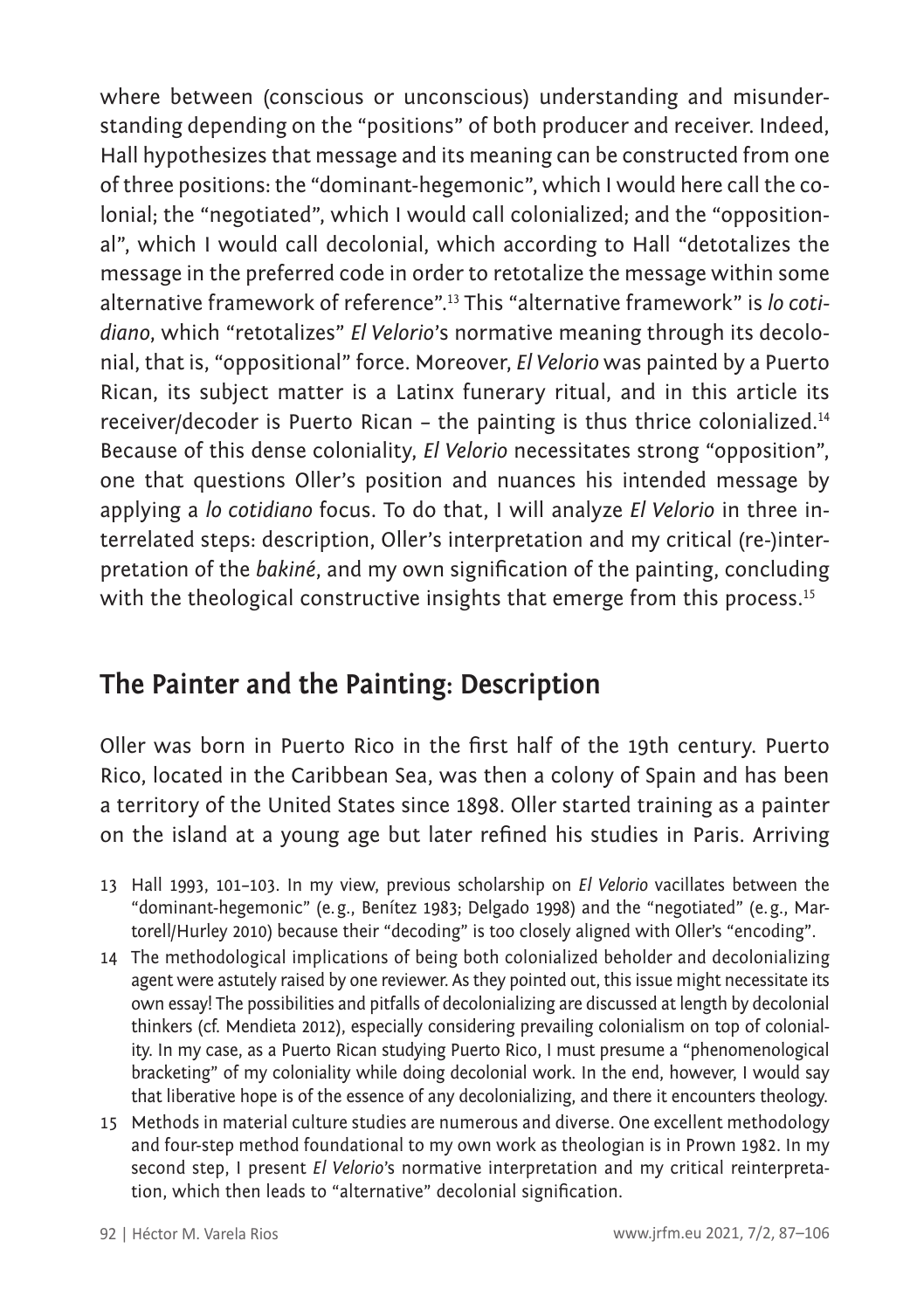in the French capital at the time of the first stirrings of Impressionism, he became very skilled in its form and techniques and is considered one of its foremost even if less well-known exponents.16 He also favored realism especially in subject matter, as *El Velorio* and other paintings such as *El Estudiante* ("The Student", 1874) and *La Escuela del Maestro Rafael Cordero* ("The School of Teacher Rafael Cordero", c. 1892) evince.<sup>17</sup> Oller is also a Caribbeanist in both form and content.<sup>18</sup> *El Velorio* certainly reflects that trio of stylistic preferences: the painting presents the Puerto Rican *bakiné*, <sup>19</sup> a real thing, yet with a special emphasis on the metaphorical, meaning-conveying qualities of light, color, and movement. According to the interpretation that has become normative, Oller was using the content of *El Velorio* to issue a scathing social and moral judgment of the Puerto Rico of his time while also showing his mastery of the Impressionist art form. Besides the deep resonances that the painting has had for Puerto Rican art due to its style, at eight feet by thirteen feet in size, *El Velorio* shadows Oller's other existing paintings. As explained next, the work is monumental literally and, more importantly, content-wise.

In *El Velorio*, one can see the funerary wake of a small child in the late 19th century in a hilly area of Puerto Rico. The child's body rests on top of a table in the main room of the modest house of a family of rural farmworkers. In the island, these farmworkers are called *jíbaros* and *jíbaras* (*jíbares* to be inclusive). The house is made of wood, with dimensions, materials, construction techniques, furnishings, and decoration that indicate a lower economic status: the house is not large or sturdy, and it is sparsely furnished and decorated. The people present are humbly dressed (most do not wear shoes, for example) and many *jíbares* are wearing *pavas* and *machetes*, the cane-field worker's hat and the large knife used to cut the cane, respectively. There are corn cobs and plantains hanging from the rafters. Only trees, hills, and the sky are visible through the doors and windows. Clearly, the owners of this house and almost all those in attendance are poor, workingclass people and live in a rural area of the island – *jíbares*.

The wake scene itself is chaotic, meaning that multiple stories are present simultaneously: one can see small children and dogs running; other attend-

- 17 Delgado 1998, 43.
- 18 Sullivan 2014, 1–7. "Caribbeanist" refers to Oller's preference for themes and techniques identified with the Caribbean, located between North and South America in the Atlantic Ocean.
- 19 The word *bakiné* has an opaque etymology and no direct translation to English. The closest referent would be "young child's wake". See Alegría 2001 for further information regarding the word.

<sup>16</sup> Taylor 1983, 1–7.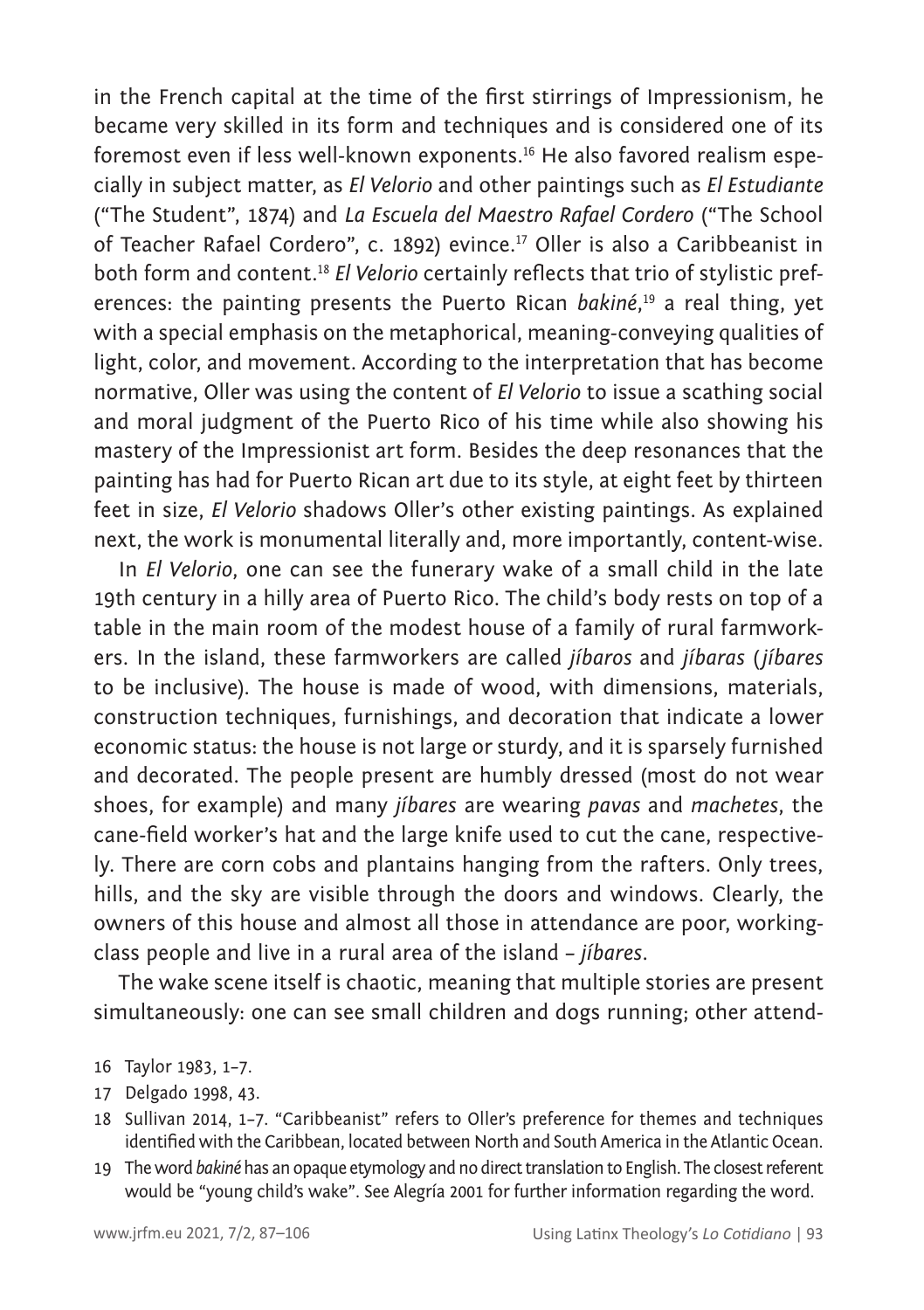ees playing musical instruments, singing, and/or drinking; food about to be served under the gluttonous eye of a cat; men reaching for their *machetes* and staring menacingly at each other as if preparing to fight; the white-turbaned mother smiling despondently and offering the priest a drink, while an *hacendado* ("landowner", probably the *jíbare* father's rich landlord) offers him gossip; a couple lusting in a dark corner; a *jíbare* headed home on horseback; and an old dark-skinned man (given the late-19th century context, probably an ex-slave) thoughtfully paying his respects to the dead child. Notably, this last participant is the only one focused on the dead body itself while the rest are, arguably, amid a party filled with laughter, lust, and liquor.

In Puerto Rico, this wake is famously known as a *bakiné*. Grounded on the popular Christian belief that children who died at a young age are free of sins and therefore rise unimpeded to heaven, the *bakiné* celebrates the dead child, now an angel, and hence the funerary ritual is also called *velorio del angelito* ("angel's wake"). The peculiar practice has roots in both Spanish and African religious traditions and in the 19th century is ubiquitous throughout Spain and Latin America, where it goes by several other names.<sup>20</sup> The *bakiné* is a joyful family and community celebration, many times lasting several days. Indeed, songs were composed specifically for *bakinés* and drinking home-brewed alcoholic beverages (locally known as *pitorros*) was encouraged. The ritual is well-documented in Puerto Rican and Spanish cultural histories.<sup>21</sup> Its place in the island's folklore is also secured by its presence in influential 20th-century Puerto Rican literature and popular culture.<sup>22</sup>

## **Elitist and Colonialized: (Re-)Interpreting** *El Velorio***'s Background and Oller's Worldview**

For Oller, as for many of the island's "elite" (meaning richer, landed, and formally educated), 400 years of Spanish imperialism had left the island in dire need of economic development and social transformation while at the cusp of an autochthonous Puerto Rican-ness.23 The Spanish colonial project was

- 20 Some of these are *velatorio del angelito*, *quiniván*, and *florón* (Alegría 2001)*.* In fact, a cursory online search yielded evidence that the practice continued deep into the 20th century but has been abandoned for decades, at least publicly.
- 21 See Abad y Lasierra 1788; Davillier 1874.
- 22 See Palés Matos/Steeves-Franco 1937/2010; Díaz Alfaro 1947/1996.
- 23 Delgado 1998, 42–44.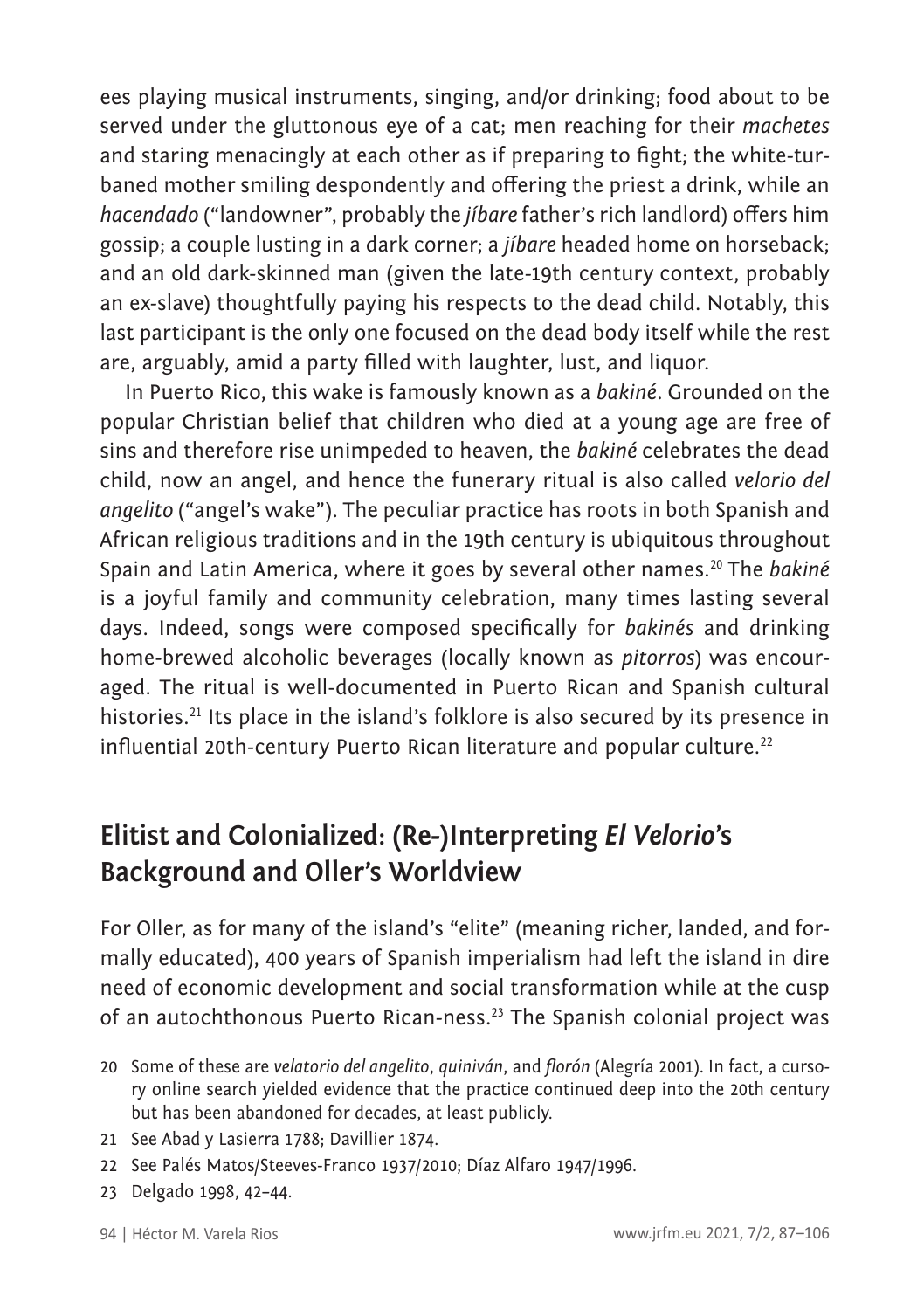spent for these rich *hacendados*, and a cosmopolitan identity was emerging. *Bakinés* were but one example of the backward "superstition" of "country people".24 For this so-called elite, the solution was more political autonomy. And since Spanish Catholic and monarchic powers were deeply aligned, greater religious autonomy was needed as well. One also cannot forget that the United States was already a major global power by the late 19th century and had its eye set on the Caribbean as the staging site for its hegemonic control of this hemisphere, supported by the Monroe Doctrine and Manifest Destiny with its connection of militarism and Protestantism. Soon after Oller finished *El Velorio*, Puerto Rico became a U.S. territory – unfortunately, the dream of either political or religious autonomy did not come to pass. This burgeoning Puerto Rican identity and its relationship to empire and Western religion is the social background and agenda of *El Velorio*.

Given his "position" (in Hall's sense), it is unsurprising that Oller envisioned the painting as social commentary on Puerto Rican everyday reality. The wake is represented as chaotic, a sign of the socio-political upheaval in the Puerto Rico of his time. While the funerary practice itself is not scandalous (that is, a wake at home was fairly common then), the undisciplined behavior of almost all attendees during a funeral is beyond inappropriate for Oller, exemplified best by the aforementioned lusting couple. There are other not-so-subtle hints of Oller's displeasure with the island's religio-political situation expressed in *El Velorio*: the incoming *lechón asao* ("roast pig") is impaled and together with a rafter, it forms a cross-shape, turning the pig into a sort of Christ idol, and the priest sins by attending more to the pig than to the dead child or the family. The *hacendado* seems to further provoke the idolatrous priest; here Oller seems to hint at the unsavory (unholy?) alliance between the Catholic Church and Spanish empire. The pig stick also seems to stab the child's body, which is nonetheless bathed in an incoming ray of light, ultimately transforming the child into a redeeming Christ icon and the house into Golgotha in the middle of chaos. Darker-skinned folk are much less present in the painting than light-skinned ones, with the notable exception of the centrally placed old ex-slave, who ironically is the only one behaving appropriately (at least for Oller), even when his skin marks him as less-welcome and unworthy of much attention by either the powerless *jíbare* or the powerful clergy and landed men - a clear commentary on race and class.<sup>25</sup> For

24 See Oller's quote below for these specific words.

25 In fact, Osiris Delgado emphasizes the centrality and significance of the old dark-skinned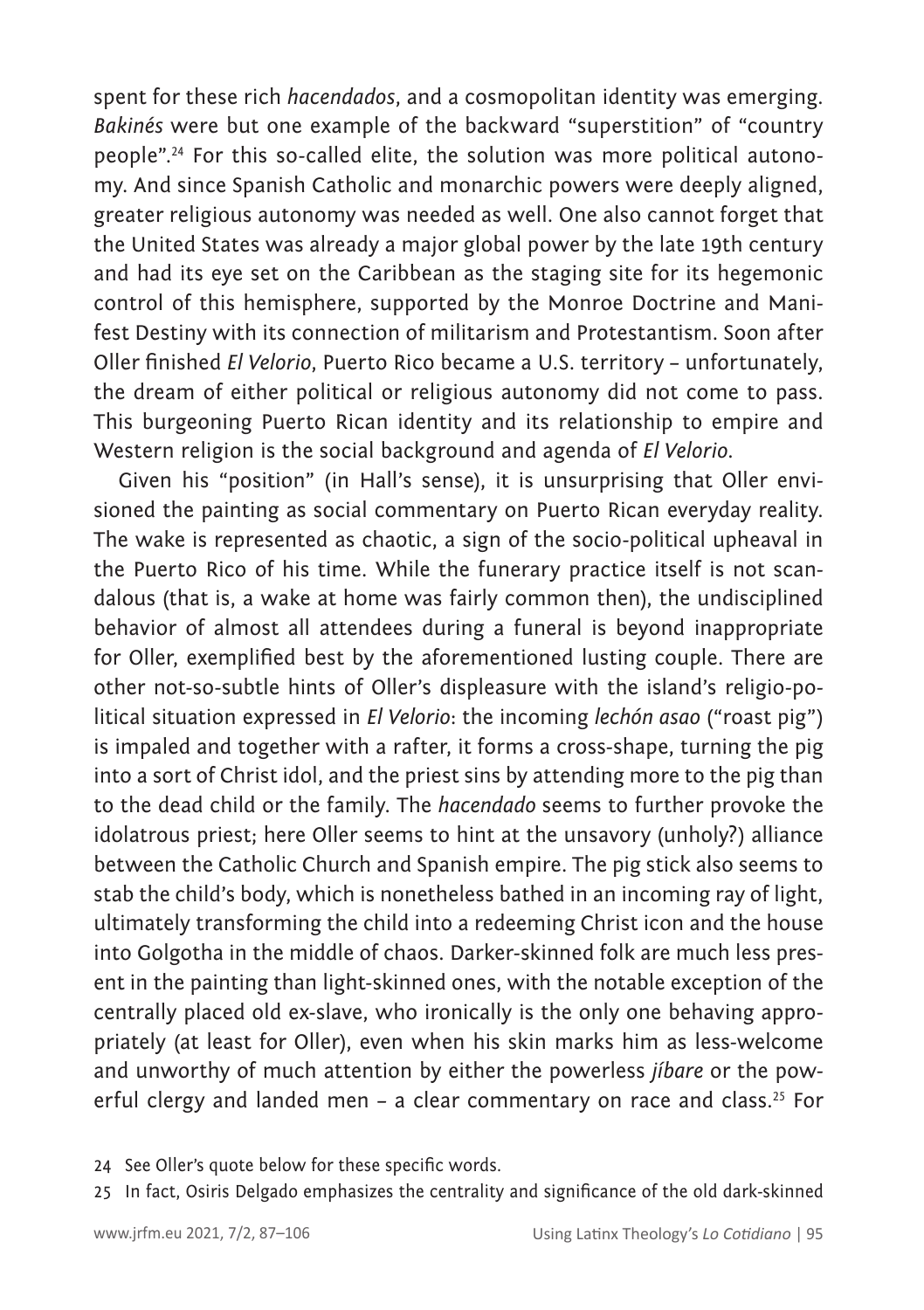Oller, societal backwardness seems to be solved by a total transformation of Puerto Rico through education and an emphasis on a purified Puerto Rican human being free of empire and religion, exemplified by the dissolution of "uncivilized" practices such as the *bakiné*. In that sense, *El Velorio* is intensely humanist while inherently theological: intentionally or not, it mediates Godtalk in pictorial form.

Beyond the pictorial representation, Oller's productive intent is clear in his reasons for submitting the painting for the 1895 Paris Salon, sent to its organizers:

Astonishing criticism of a custom that still exists in Puerto Rico among country people and which has been promulgated by the priesthood. On this day the family and friends have kept vigil all night over the dead child […] extended on a table with flowers and lace tablecloth. The mother is holding back her grief, on her head she wears a white turban; she does not weep because her tears might wet the wings of this little angel that will fly to heaven. She grins and offers a drink to the priest, who with eager eyes gazes up at the roast pig whose entry is awaited with enthusiasm. Inside the room of indigenous structure, children play, dogs romp, lovers embrace and the musicians get drunk. This is an orgy of brutish appetites under the veil of gross superstition. Two figures, in the midst of the chaos: the old countryman, […] pants rolled up [...], who comes to bid farewell to the dead youth who left forever.<sup>26</sup>

Oller's socio-cultural critique shows in his own interpretation of the *bakiné*  tradition as an "orgy of brutish appetites" and the beliefs supporting it as "gross superstition". He embodies the minority "cultured" elite in contrast to the majority "uncultured" masses. However, even if genuinely desirous of a *puertorriqueñidad* unfettered from an imposed *hispanidad* and *catolicidad*, Oller and this elite were deeply colonialized.<sup>27</sup> For instance, in his desire to critique the lack of social discipline of rural Puerto Ricans, Oller ends up

man in *El Velorio*, even calling him Oller's "*alter ego*" (Delgado 1998, 45). However, even allowing for Delgado's interpretation and its potential implications (for instance, that Oller's positive take on dark-skinned folk means he was not racist), Oller's description of the *bakiné* quoted below makes plain his elitist worldview.

- 26 Benítez 1983, 193.
- 27 *Puertorriqueñidad* ("Puerto Rican-ness"), *hispanidad* ("Spanish-ness"), and *catolicidad*  ("Catholic-ness") are terms common in Puerto Rican literature; I introduce them in Spanish here, though I translate them later for the sake of English readers.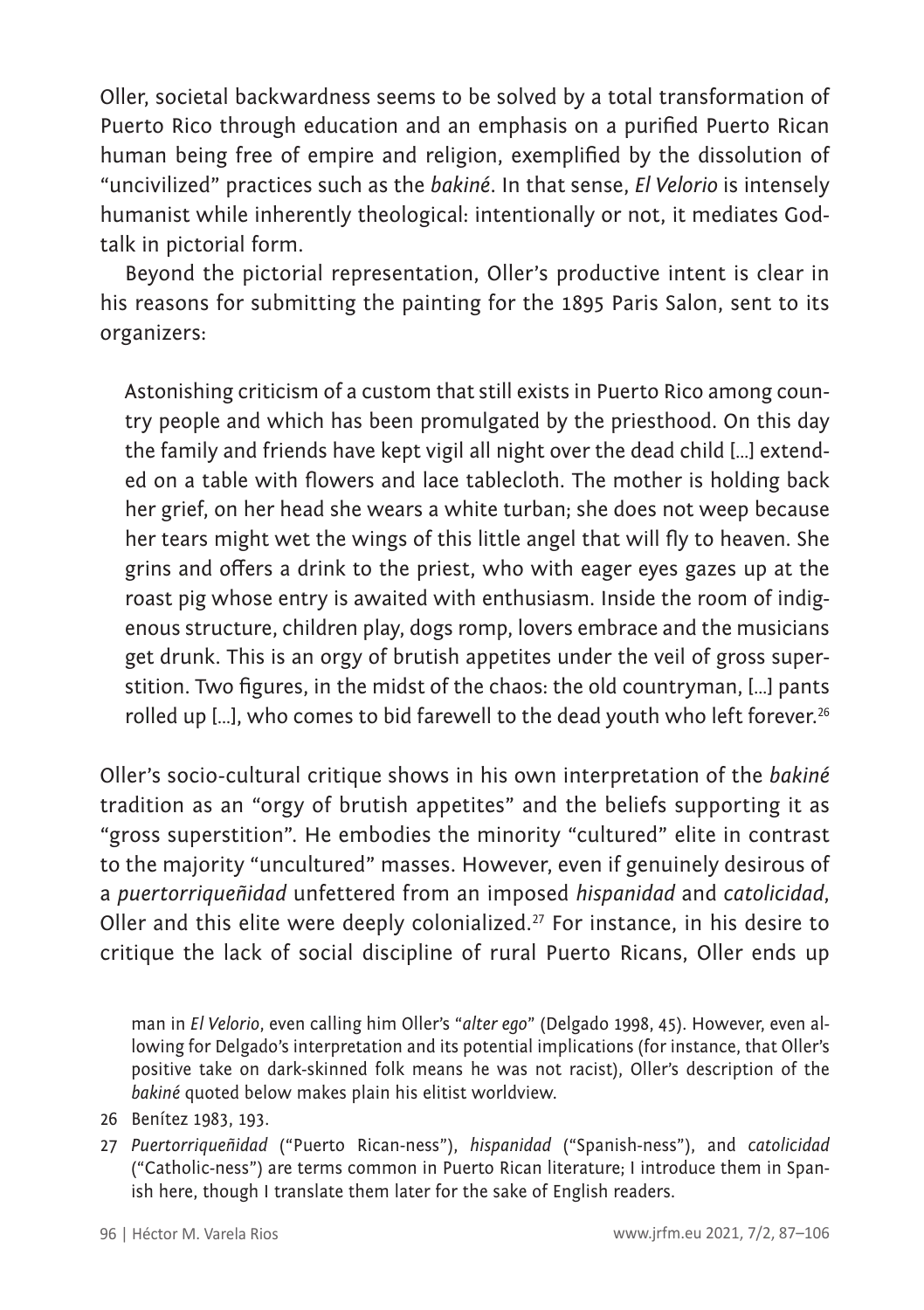immortalizing a reductive and discriminatory, racist even, view of Puerto Rico as backward, indeed justifying the colonial agenda of both Spain and the United States!28 In the eyes of empire, any difference between cultured and uncultured in *El Velorio* vanishes. Simply stated, in his critique of Spain and imperialism, Oller sacrifices his own people. Sullivan argues that his art "mirrors the colonial experience" and is "marked by ambivalence and conflicted affinities".<sup>29</sup> *El Velorio* as pictorial God-talk is both colonialized and, worse yet, colonializes its beholders.

## **Signification in a Latinx Key: Life not Death, Redemption not Sin, and Creation not Chaos**

As evidence of a real cultural event, the *bakiné* shown in *El Velorio*, like all *bakinés*, is not an "orgy" in the strict sense of excessive indulgence but literally an everyday family and community event. And it is from this that *lo cotidiano*'s decolonial force can spring: *bakiné* is now seen as a religiously orthodox and popular celebration of full humanity. First, whether this specific celebration was excessive for 19th-century "elite" morality or an incipient "Puerto Rican-ness" is beside the point in a decolonial *lo cotidiano* reading. What *bakiné*  represents is a celebration of life at the border with death. For these mourners-celebrants, death does not win – *bakiné*, like the smiling mother, is actually laughing at Death. Oller sees disrespect for the dead child, that is, a lack of attention by empire, Church, the community, and the family. However, that is colonialized thinking. From the standpoint of those that truly matter in all funerary rituals, that is, family and friends, paying respect means celebrating life, the joy that was on earth and will be in heaven. From the perspective of *lo cotidiano*, Oller misses the *bakiné*'s point. Indeed, celebrating life upon death is orthodox Christian belief: through the resurrection of Jesus Christ and his ascent to heaven, believers affirm that death does not have the final word.<sup>30</sup>

- 28 Calling *El Velorio* "discriminatory, racist even" is justified by the analyses below. However, that interpretation does not determine Oller's own views on race, which could arguably be not racist (see note 24). Many times, decolonializing work sheds light on implied or less visible traces of racism yet conclusions remain open to critique.
- 29 Sullivan 2014, 7.
- 30 The doctrine of the resurrection is central to Christianity in all its forms (see for example Catholic Church 1994, §988–991). Christians believe that, just like Christ after his earthly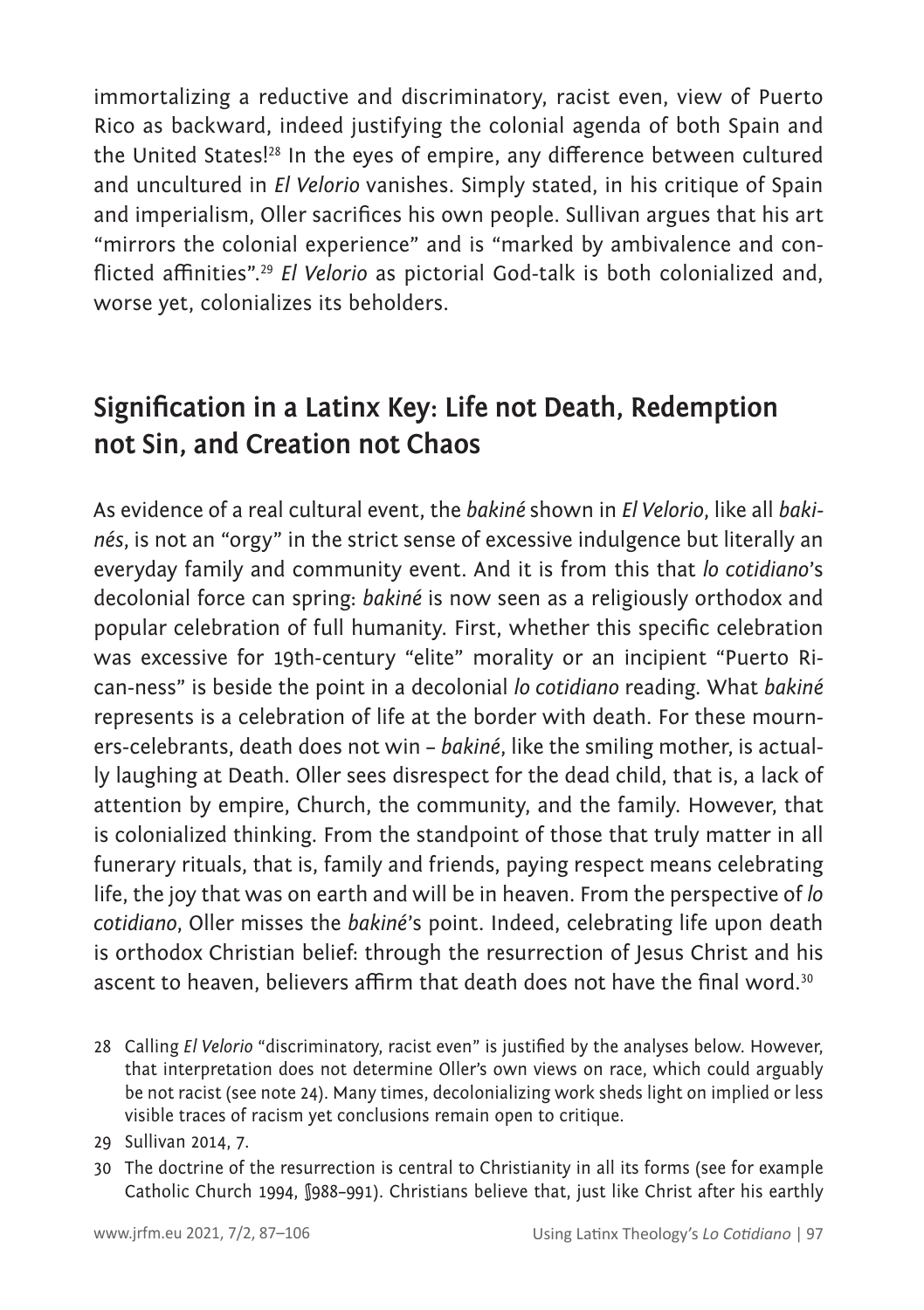Second, Oller's characterization of the ritual as "gross superstition" reveals more about his own misunderstanding of Catholic religion and Puerto Rican rural culture than about the nature of *bakiné* itself. Indeed, the *bakiné*'s orthodoxy is evidenced because the celebration is based on the Catholic belief of the purity of the dead child's soul; that is, this soul is untainted by sins committed if still laden with concupiscence.<sup>31</sup> Thus, Oller's dead child, if baptized, was purged of sins, and even if not, the child is presumed too young to have sinned intentionally and is assumed to be welcomed into heaven by a compassionate God.<sup>32</sup> *Bakiné*, then, is a celebration of a child's sinless life in perfect accordance with Catholic belief even if surrounded by a sinful environment. In my view, this is what the old ex-slave man is pondering as he looks at the still child: the paradox of the fallen yet redeemed nature of humanity. Considering Oller's misunderstanding of doctrine, I suggest that Oller was deeply colonialized in a religious sense as well.

Third, taking Oller's representation as faithful to the reality of *bakinés*, the "brutish appetites" represented are not primitive or animalistic but fully human. In other words, a decolonial reading does not see anything "brutish" in the painting but people's lives as they truly are. On the one hand, one can certainly see the sins of lust, wrath, envy, and gluttony in the painting (and perhaps pride, sloth, and greed as well), represented in a range of figures from the lustful couple to the covetous priest. Yet, on the other hand, the theological values of hope, faith, and love are also visible, from the playful child to the pensive old ex-slave. Therefore, the *bakiné* painted by Oller is reality, that is, full human life in all its beauty and ugliness. In essence, what Oller expressed in *El Velorio* is creation, God's work on earth. In his colonialized mind, he interprets the creative as chaotic, "brutish". But inside *lo cotidiano*, the chaotic aspect of creation is not inimical to but an intrinsic part of the meaningful complexity of being human.<sup>33</sup> As stated before, for Latinx theological anthropology, the fullness of Latinx self and reality includes both joy and toil, health and sickness, harmony and chaos. Such is *lo cotidiano*: an amalgamation of experiences in the quest for human

demise, the faithful that have died throughout the ages will live again eternally when God establishes the kingdom of heaven on earth. The child's death is doubly hopeful in this regard because of their immediate presence in heaven and assured reunion with family at the end of days.

- 31 Catholic Church 1994, [1250.]
- 32 Catholic Church 1994, §1261.
- 33 This insight is partly indebted to an anonymous reviewer of this article. Thank you.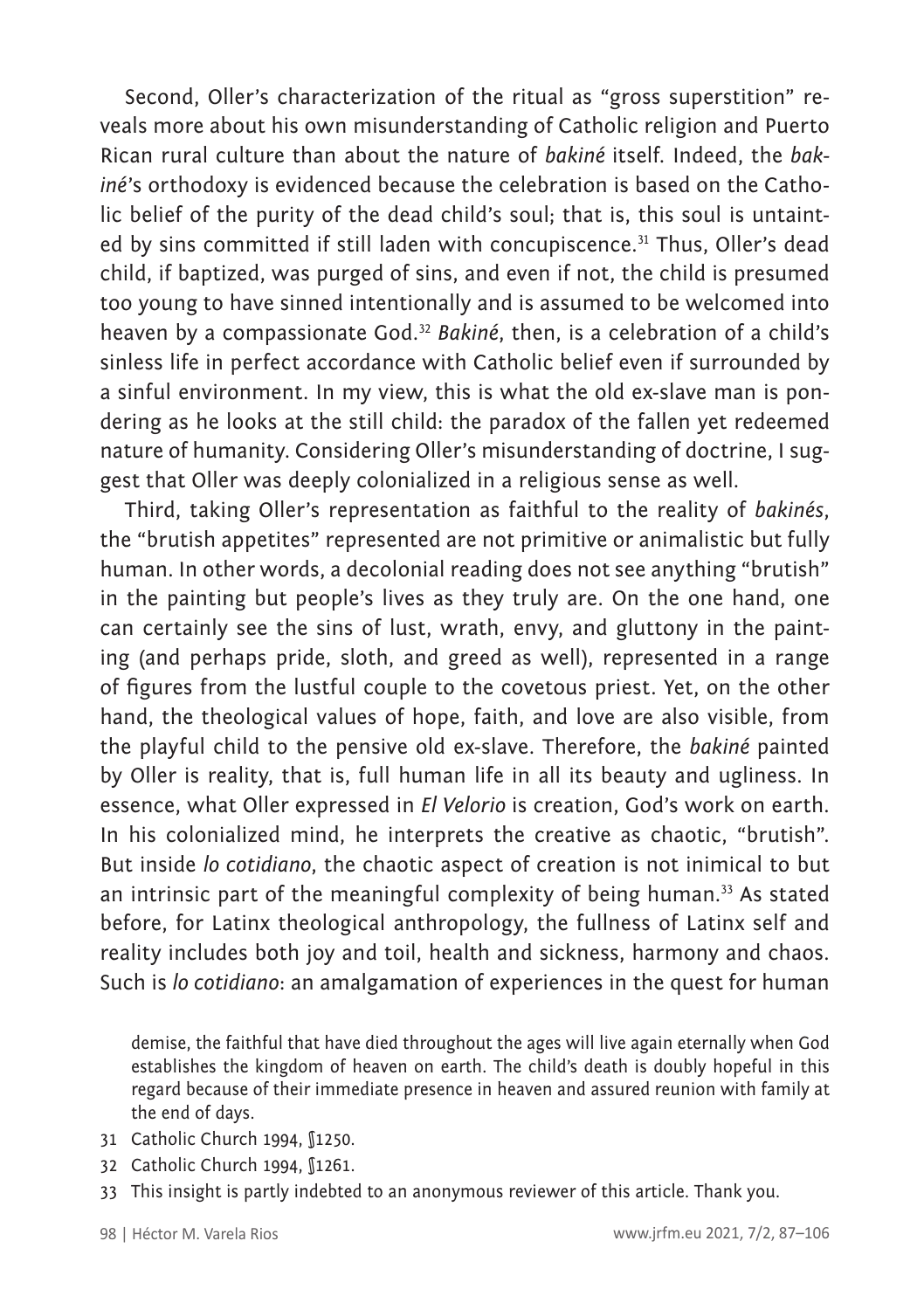fulfillment. Calling this event an "orgy" reveals Oller's colonialization in the socio-cultural and religio-moral sense.

Lastly, contrary to Oller's arguably humanistic intent, *El Velorio* values the religious besides the non-religious in this material space. The small cross over the entry door marks the humble rural dwelling as Christian. The presence of the priest makes "Catholic-ness" abundantly clear as well, even if ironically so: as previously stated, his face and body language express Oller's critique of the institutional Church. I already mentioned the plausible religious meaning of the ray of light shining on the dead child and of the "cross" formed by the stuck pig and the dwelling's roof beam, the latter turning the pig into the crucified Christ. I also see a less-defined figure behind the old black man – is it perhaps some sort of angel? Can one make out wings and the angel coming out of the child's body into the light? Could it be a veiled attempt at an allegory for the soul? Thus, a decolonial reading of this *bakiné*'s *lo cotidiano* does not separate the religious from the non-religious. Religious presence emerges in and sustains non-religious spaces, and apparently non-religious acts can express a religious intent. Indeed, the religious and non-religious collapse into each other in the materialities of *lo cotidiano*. 34

### **Further Signification, Now in a Theological Key: Hermeneutics, Relationality, and Creative Faith**

Signifying *bakiné* as an everyday celebration of life and popular beliefs has consequences for knowing and understanding popular religion, that is, for the theology behind religio-cultural practices such as the *bakiné.* Since *El Velorio* as pictorial God-talk springs from a colonial context, decolonial theology's allegiance with other disciplines that think decolonially can be helpful in parsing out these consequences. In the context of Puerto Rico, the decolonial subversive and liberative effort starts with a recognition of an autochthonous identity and culture that spring from a complex 500-year

34 "Materialities" are opportunities for the "material" to occur (see note 3 on material). In *El Velorio*, there are materialities visible in all those present in the *bakiné* which matter in various ways to each individual and to all together; for example, materialities of hospitality and solidarity between friends and family, and materialities of grief in the mother. Indeed, there are materialities between *El Velorio* and its beholders as well, some of which are made evident in this essay, like the materiality of colony.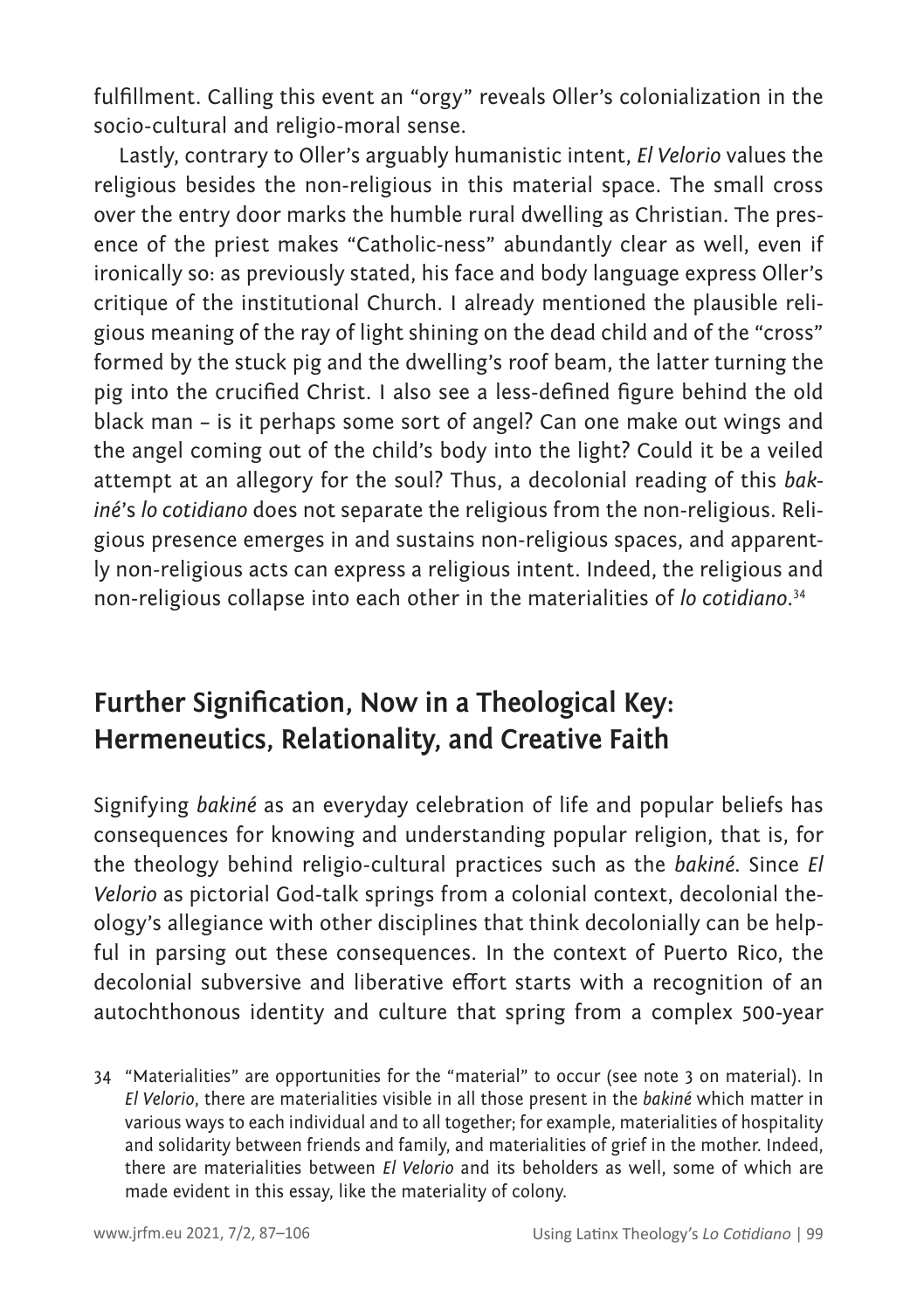colonial history. For instance, Luis Rivera Pagán parses out some of that complexity in terms of language. To be Puerto Rican is to be born of at least two worlds, one Spanish and one U.S.-English: islanders are habituated to be bilingual.<sup>35</sup> I would also add the indigenous Taíno and African for a total of four entangled worlds and worldviews. The larger implication is that Puerto Ricans are in essence both of one culture and multi-cultural, that is, partially belonging to several cultures in discrete areas, such as traditions and political leanings, but not belonging completely to any one of them. Being Puerto Rican is both fixed and dynamic. This specifically Puerto Rican kind of Taíno-African-Spanish-U.S. "in-betweenness" is part of a paradoxical popular hermeneutics that tinges Puerto Rican autochthonousness both in the island and in the diaspora.

With this autochthonous hermeneutics in mind, *El Velorio* "looks" different. I do see the painting not as "astonishing criticism", to quote Oller again, but as a visual record of this paradox. Indeed, its ultimate concern shifts from critique to praise if viewed thusly. Beholding *El Velorio* plurally emphasizes its display of Puerto Rico's "in-between" relationality, in this case the collapse of racial, class, and generational barriers in celebration and in crisis. *El Velorio* certainly is not a romantic fictional account of *jíbare* existence; *bakinés* were a real thing and Oller's representation is fairly accurate. However, as developed above, what I see is moving hospitality and solidarity, not chaos. I also do not see idolatry in the pig or in the priest. I see an interacting trio formed by dead child, old man, and pig, the divine and the human relating materially. The Christ icon bursts into this domestic sacred space and completes a Trinity, with God and the Spirit-Consoler already there. The pig signifies commensality in the human realm and communion with the divine realm, collapsing their boundary and recording their relationality for the revelers in the painting and the beholders of the painting. Indeed, the mother is serving a drink to the beholder, not to the priest. In addition, *El Velorio*  freezes in time an "in-between" autochthonous-ness wished for by those that celebrate a plural and harmonious Puerto Rican-ness. Oller's intention was to impactfully portray the *bakiné* as "backward". Indeed, the opposite has happened. *El Velorio* has transcended its eight by thirteen frame in the Puerto Rican mind because of its plural creative energy. *Bakiné* is not only about suffering but also about hope: what I see in the priest's eyes when he looks at the pig is "eager" expectation not gluttony. The *jíbare* life is sparse

<sup>35</sup> Rivera Pagán 2019, 52–53.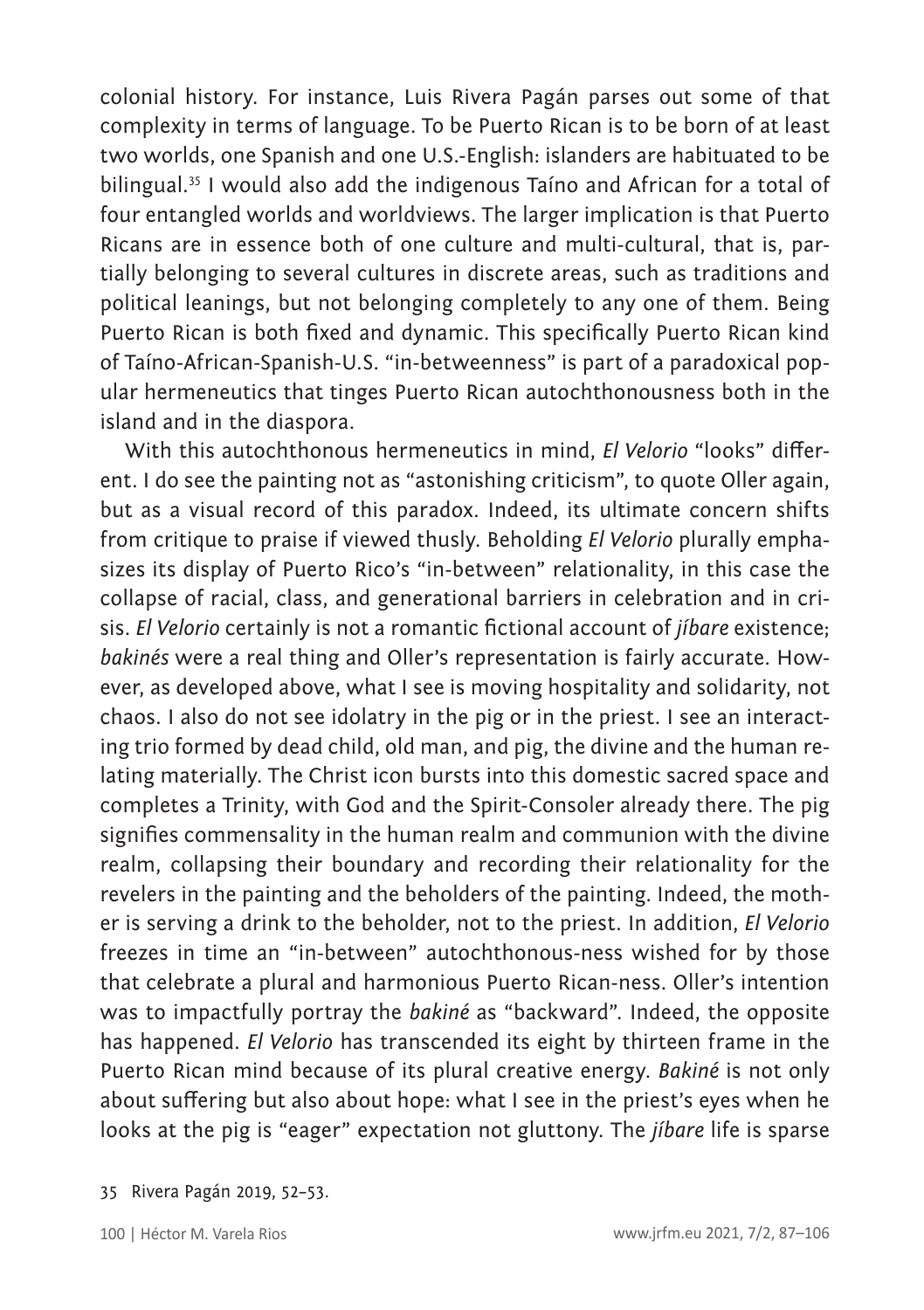but plentiful in other ways; in love, for one. Straining under the colonial yoke is hard, but those oppressed find ways to survive, and sometimes thrive, by drinking *pitorro* and dueling with *machetes* when called for.

*El Velorio*, then, is not predominantly about a ritual or the politics of rural versus urban or orthodox versus popular religion but about the *imago dei* Puerto Ricans should aspire to be: Oller's painting is nothing less than a *jíbare* decolonial Christian theological anthropology. Since the *imago dei* is a challenge to approach the human to the divine as much as possible, Oller's creation unintentionally expresses an imagined yet carefully curated Puerto Rican-ness as a challenge for the rest of humanity: being Puerto Rican by way of *El Velorio* is being eager and grateful to God, creatively faithful even in the direst of circumstances.

# **Theological Insights:** *El Velorio* **as Decolonial Ecclesiology, Creativity, and** *Mestizaje/Mulatez*

After progressing from the description through (re-)interpretation to signification of *El Velorio* in light of the decolonial *lo cotidiano*, I offer three insights into the decolonializing power of *El Velorio* itself, in other words, three ways in which the painting decolonializes its beholders and their understanding of Latinx being human. This is a constructive endeavor, meaning it is open-ended and forward-looking, because each beholder must rethink their own hermeneutical lens and will not necessarily adopt mine or its implications.

*Lo cotidiano*, as central to Latinx theology, makes visible its particular hermeneutical lens, the preferential option for the poor, as reality is interpreted from the side of the socio-economically and spiritually deprived, that is, those marginalized by human non-religious and ecclesial kyriarchies. That *El Velorio* presents a particular moment of rural, impoverished family and communal life is self-evident. What is less evident is its Latinx ecclesiology, that is, the painting's interpretation of this Latinx community from a theological perspective. For these mourning-celebrating poor Puerto Ricans, as for many other less-privileged believers, funerary wakes in churches are for the rich. However, the church is not the building but the humans that dwell inside. The family house then serves as sacred space, confirmed by Oller through the small cross above the door in the painting. This sacredness is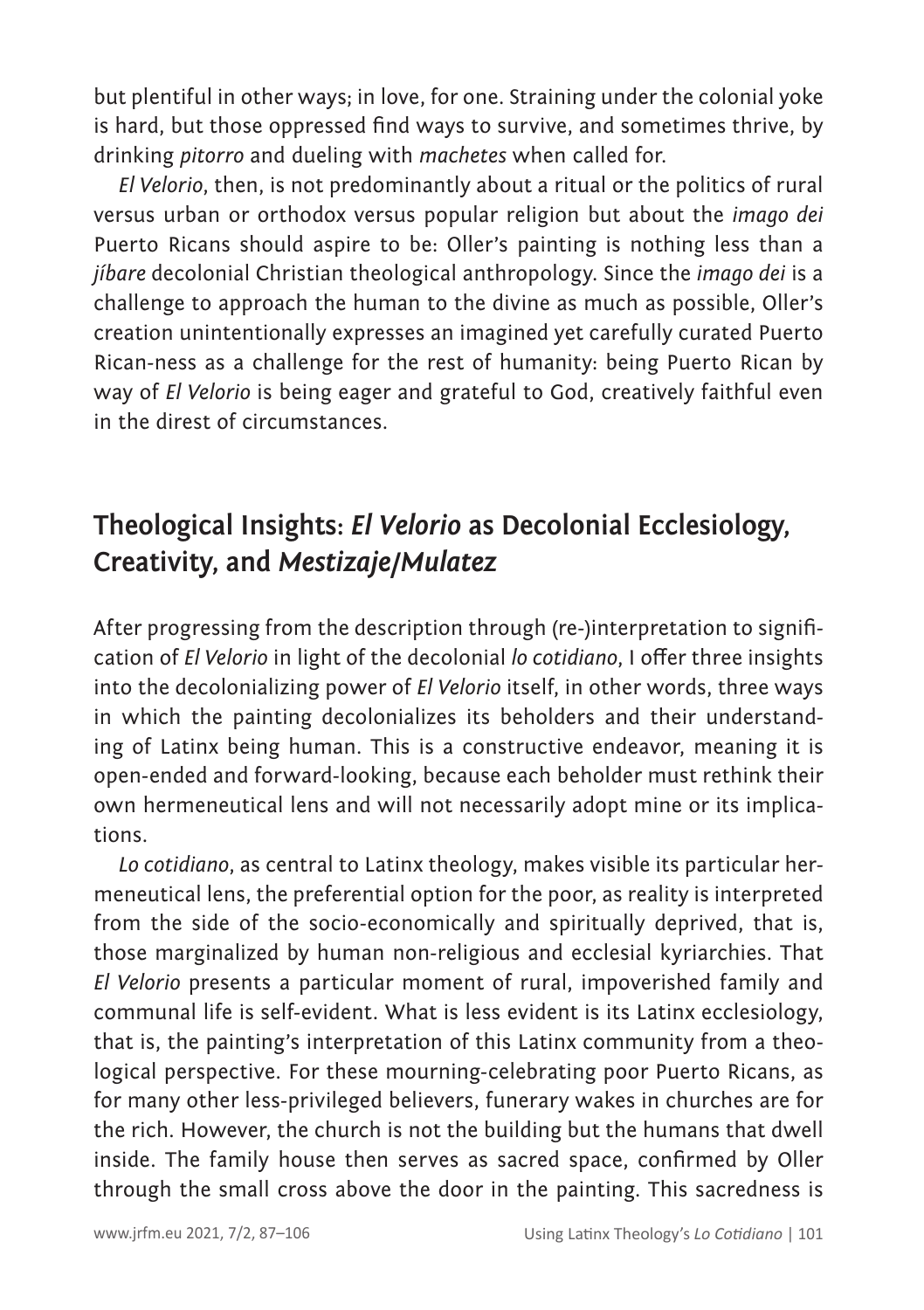made present or augmented not by a priest (especially an aloof one!) but by family and friends, that is, by a loving community in solidarity throughout days and nights of mourning. Seen from the perspective of the poor, this wake turned the family home into a church of the poor, a fact emphasized by Oller's placement of the roast pig as Christ icon. A decolonial reading sees this icon-pig not as idolatrous but as mediating the sacredness of family and friendship.

Another important aspect of *lo cotidiano* is movement, the everyday comings-and-goings of life in general. Oller the impressionist uses movement in *El Velorio* to wonderfully balance existence. For Latinxs, movement is a fact of life, many times tragic yet ultimately salvific under the grace of God. *El Velorio* is a factual snapshot of this movement among life and death. There is chaos but also order: one side of the painting is happier, the other sadder; folks and food are coming in through one door and others have already left (or are thinking of leaving) through the opposite door, perhaps after a long night of celebrating. Human and non-human glances crisscross. The dead child lies still and the old man stands without moving while children and adults play. A decolonial reading of *El Velorio* sees the painting's chaos not as lack of discipline or decorum but as creative force. Indeed, the chaotic scene counteracts the presumed finality of the child's death ("left forever", wrote Oller) and confirms the continuity of the child's soul. And it is a creative continuity in which all creation participates: human and non-human; man, woman, and others; child, adult, and senior; nature and culture; powerful and powerless, sacred and profane. Undoubtedly, there is darkness and light in this celebration: sadly a child is dead, even if happily now an angel. But that duality powers the moving *cotidiano*, a self-evident salvific process as ineffable as its ground of being, God.

Oller wittingly represented a racial cross-section of Puerto Rican society distinguishable in his time, and to this day. In the painting, some are or can pass as white while others are dark-skinned.36 Seen as a spectrum with Taíno, Spanish, and African influences, all are inside of what could be called a "Puerto Rican" race where skin color and phenotype are undetermined within the spectrum. Indeed, for those of Latinx ethnicity, questions about race are fraught and extremely difficult to answer. Some Oller scholars have

<sup>36</sup> These racial categories certainly would not mean the same thing in Oller's time and in our time. "White" would be much more associated with Spanish heritage, and "dark-skinned" would signify *mestizaje* and *mulatez* to varying degrees (from the miscegenation of Taíno, Spanish, and/or African peoples).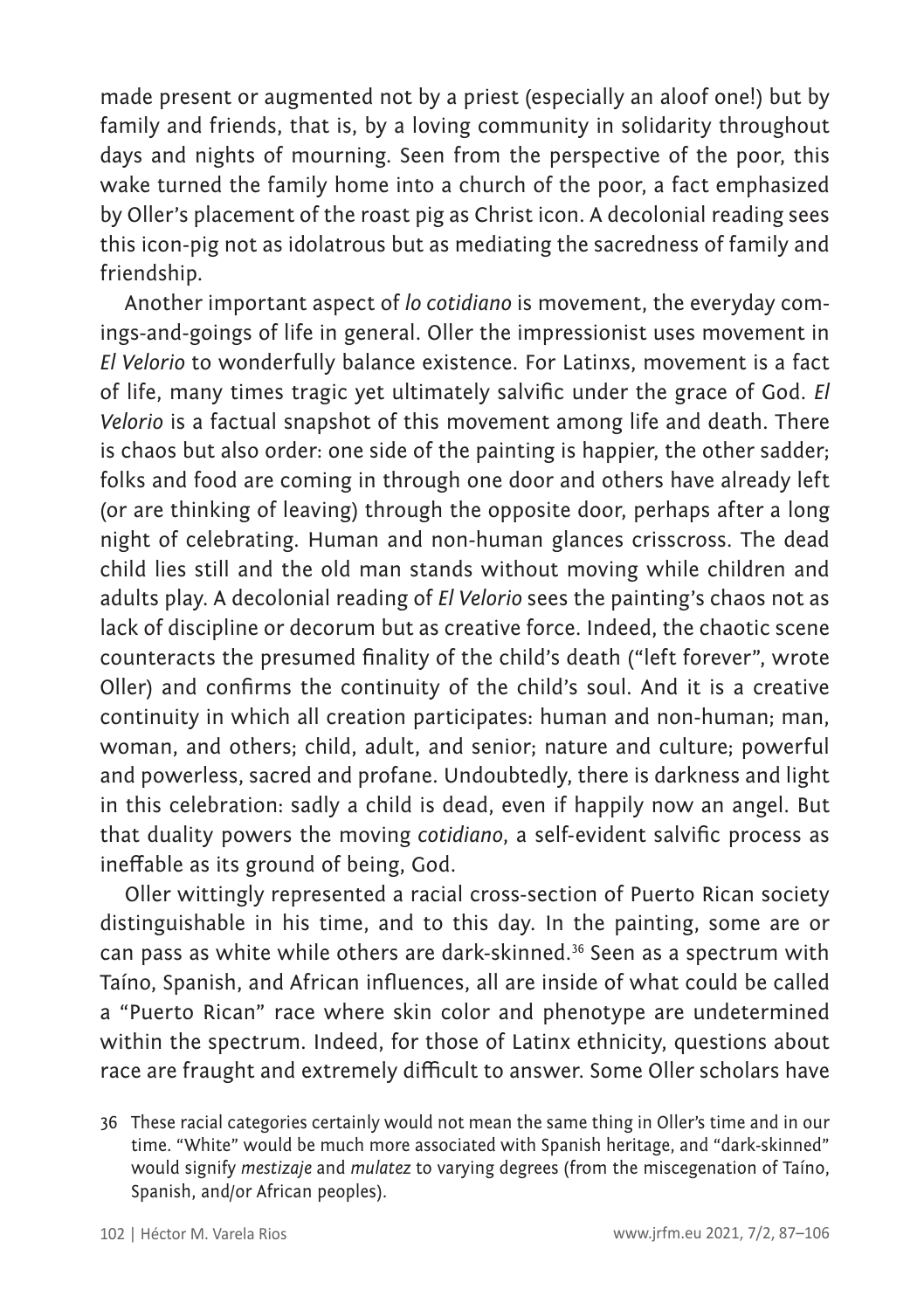identified *méttisage* in the painter's work, especially in *El Velorio*, as part of his attempt at developing an autochthonous Puerto Rican-ness, yet it must be interpreted in light of his elitism.<sup>37</sup> Latinx scholars have teased out theological valences of *mestizaje* (and *mulatez*, a related concept) that would contrast with Oller's views.38 For one, *mestizaje* construes mixed/hybrid race in a hopeful light, as a symbol of the Latinx Christian unity-in-difference or as the *telos* of Caribbean ethno-political unity and not as an expression of racial difference. By preferring difference, Oller just reinforces the colonial trope of Catholic institutional versus popular or European versus Caribbean – of us versus them. A decolonial *El Velorio* does not forget difference yet sees *latinidad* ("Latinx-ness") in both its chaotic and harmonious complex meanings, perhaps best represented by the yellowish skin tone, the blue shoes, and the red-laced pillow of the dead child: the *raison d'être* of this celebration is not the different colors or the blending of color but being beyond indigenous, imported, and/or imposed skin color as a whole – the anti-colorist stance of *mestize/mulate* joy and suffering.

### **Final Word on Humility, Self-reflexivity, and Transcendence**

These theological insights laid out above barely scratch the surface of the decolonializing force of *lo cotidiano* on *El Velorio.* As a "particular actualization" of "human transcendence", its meanings certainly are "unfathomable".<sup>39</sup> Yet decolonializing through *lo cotidiano* still opens up the painting's agency and transcendence to the benefit of a Puerto Rican (and Latinx) knowledge base. Decolonializing makes the beholder uncomfortable with their history and identity, more so if Puerto Rican, but productively so. As pictorial God-talk, the painting remains, yet the beholder transcends. This is what I take to be Rahner's meaning in the passage quoted above. Theology and art intersect in their transcending force, and the transcendent nature of the human connects with both through *El Velorio*'s theological and artistic agencies. This is one of the "so-whats" of decolonializing *El Velorio*: its ability to communally (that is, ecclesiologically), chaotically (that is, creatively), and racially/ethni-

<sup>37</sup> Sullivan 2014, 1–7.

<sup>38</sup> Nanko-Fernández 2015, 19–20. *Mestizaje* and *mulatez* are not easily translated; they both express the racial mixing/hybridity present in many Latinxs today.

<sup>39</sup> Rahner 1982, 29.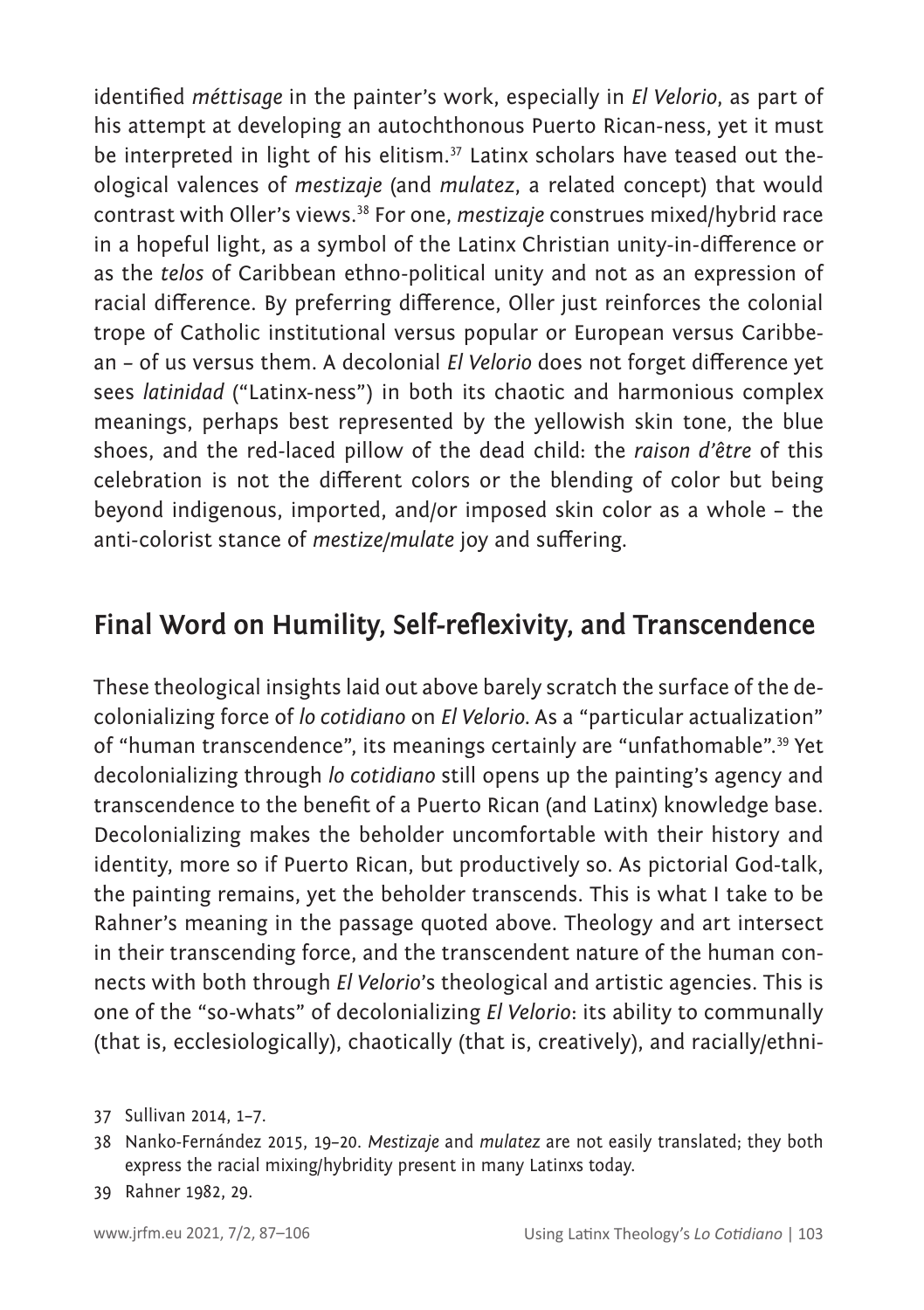cally (that is, theo-anthropologically) entangle Puerto Rican beholders (and by extension, all other beholders) with their own histories and identities in their sojourn as Latinx and/or Christian.

Thus, a decolonializing interpretation using *lo cotidiano* forces the interpreter to humility and self-reflexivity: imagine the audacity of implying one knows more about *El Velorio* than Oller!<sup>40</sup> That is why a constructive approach is so useful. Decolonialization has an opaque *telos*, so understanding depends on the beholder's own experience. And even if any decolonial epistemologies can lead to further erasure of the painting's encoding on the part of decoders, it is still forward-thinking in an ethical sense.<sup>41</sup> However, this other "so-what" is less clear. Simply stated, once the decolonial change has occurred, what reality are we left with? What real-life implications does it have or produce? Have the powerful lost and the powerless gained power? Is this new knowledge agentic enough to subvert kyriarchy? Many of these questions are difficult or impossible to answer. The work is necessary, though, and can be fruitful for rescuing alternative (actually, native) epistemologies that colonialism destroyed or coloniality keeps erasing.

#### **Bibliography**

- Abad y Lasierra, Iñigo, 1788, *Historia geográfica, civil y política de la isla de S. Juan Bautista de Puerto Rico*, dala á luz Antonio Valladares de Sotomayor, Madrid: A. Espinosa.
- Alegría, Ricardo, 2001, El velorio del angelito en Puerto Rico, *Boletín del Museo del Hombre Dominicano* 28, 30, 13–29.
- Álvarez, Luis M., 2017, *Música y tradición mítica en El Velorio de Francisco Oller*, [https://](https://www.geoisla.com/2018/10/el-velorio-francisco-oller-c-1893) [www.geoisla.com/2018/10/el-velorio-francisco-oller-c-1893/](https://www.geoisla.com/2018/10/el-velorio-francisco-oller-c-1893) [accessed 7 April 2021].
- Barreto, Raimundo / Sirvent, Roberto (eds.), 2019, *Decolonial Christianities. Latinx and Latin American Perspectives*, Cham: Palgrave Macmillan.
- Benítez, Marimar, 1983, Catálogo, in: Benítez, Marimar (ed.), *Francisco Oller. Un Realista Del Impresionismo = Francisco Oller. A Realist-Impressionist*, Ponce: El Museo, 155–214.
- Catholic Church, 1545/1848, *The Council of Trent*, Twenty-fifth Session, edited and translated by J. Waterworth, [http://www.documentacatholicaomnia.eu/03d/1545-1545,\\_](http://www.documentacatholicaomnia.eu/03d/1545-1545,_Concilium_Tridentinum,_Canons_And_Decrees,_EN.pdf) [Concilium\\_Tridentinum,\\_Canons\\_And\\_Decrees,\\_EN.pdf](http://www.documentacatholicaomnia.eu/03d/1545-1545,_Concilium_Tridentinum,_Canons_And_Decrees,_EN.pdf) [accessed 19 June 2020].

Catholic Church, 1994, *Catechism of the Catholic Church*, Mahwah, N.J.: Paulist Press.

- Cortés, Jason, 2012, Wounding Materiality. Oller's El velorio and the Trauma of Subaltern Visibility, *Revista Hispánica Moderna* 65, 2, 165–180.
- 40 For these two and other methodological implications, see Tuhiwai Smith 2012.
- 41 See Mendieta 2012.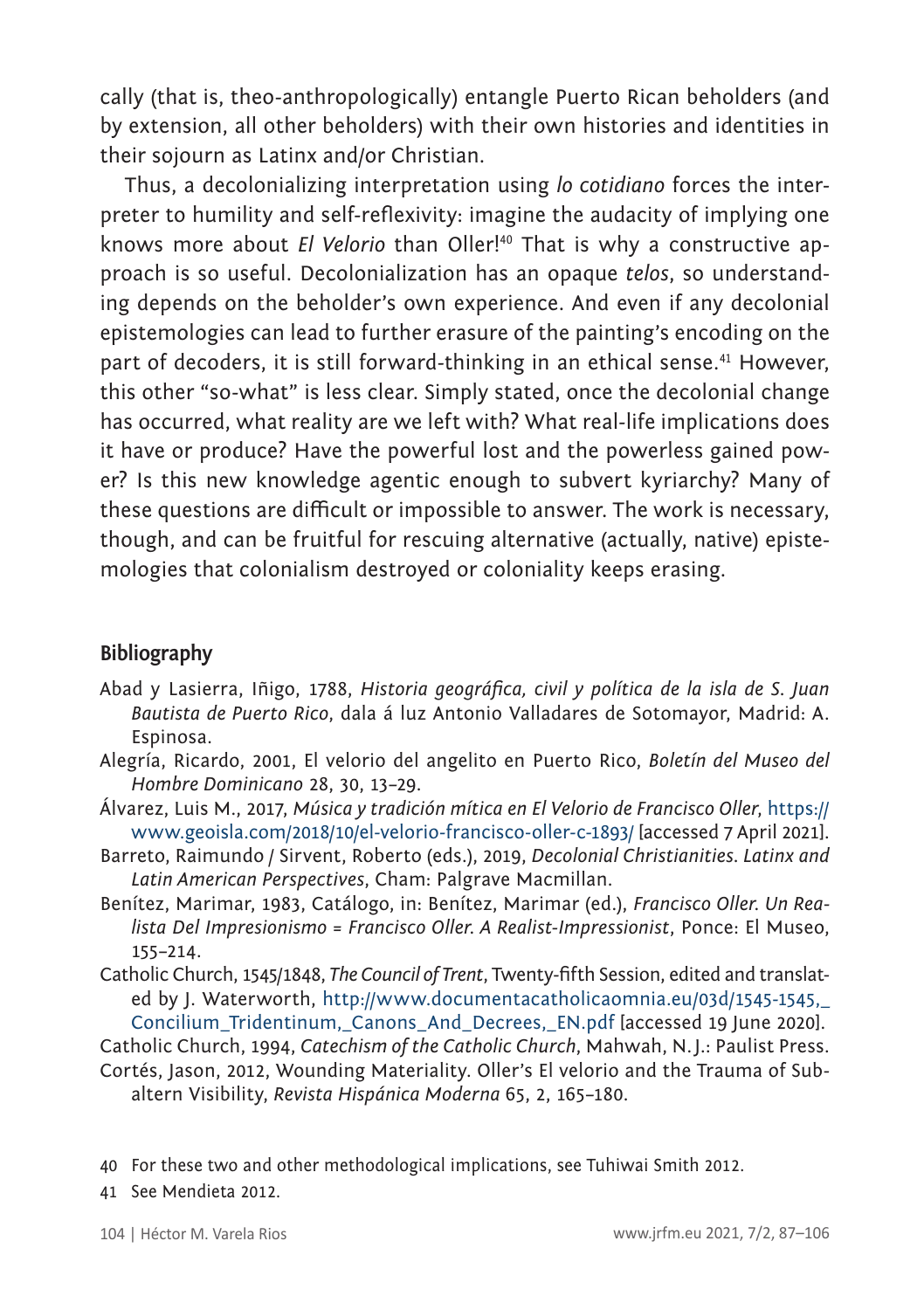- Davillier, Charles, 1874*, L'Espagne*, Paris: Librairie Hatchett et Co., [http://gallica.bnf.](http://gallica.bnf.fr/ark:/12148/bpt6k1044806r/f17.image.swf) [fr/ark:/12148/bpt6k1044806r/f17.image.swf](http://gallica.bnf.fr/ark:/12148/bpt6k1044806r/f17.image.swf) [accessed 12 May 2015].
- Delgado, Osiris, 1998, Francisco Oller y Cestero. En el proceso forjador de la identidad puertorriqueña, in: Hermandad de Artistas Gráficos de Puerto Rico (ed.), *Puerto Rico. Arte e Identidad*, San Juan: Editorial de la Universidad de Puerto Rico, 40–53.

Díaz Alfaro, Abelardo Milton, 1947/1996, *Terrazo*, Puerto Rico: First Book Publishing.

- González, Justo L., 1990, *Mañana. Christian Theology from a Hispanic Perspective*, Nashville: Abingdon Press.
- Hall, Stuart, 1993, Encoding, Decoding, in: During, Simon (ed.), *The Cultural Studies Reader*, London: New York: Routledge, 90–103.
- Isasi-Díaz, Ada María, 2002, Lo Cotidiano. A Key Element of Mujerista Theology, *Journal of Hispanic / Latino Theology* 10, 1, 5–17.
- Isasi-Díaz, Ada María, 2004, *En la Lucha / In the Struggle. Elaborating a Mujerista Theology*, Minneapolis: Fortress Press.
- Martorell, Antonio / Hurley, Andrew, 2010, *El Velorio (no vela). Martorell's Wake*, San Juan: Ediciones R.I.P.
- Mendieta, Eduardo, 2012, The Ethics of (Not) Knowing. Take Care of Ethic and Knowledge Will Come of Its Own Accord, in: Isasi-Díaz, Ada María / Mendieta, Eduardo (eds.), *Decolonizing Epistemologies. Latina/o Theology and Philosophy*, New York: Fordham University Press, 247–264.

Miller, Daniel (ed.), *Materiality*, 2005, Durham, NC: Duke University Press.

- Morgan, David (ed.), 2004, *Religion and Material Culture. The Matter of Belief*, New York: Routledge.
- Nanko-Fernández, Carmen, 2015, Lo Cotidiano as Locus Theologicus, in: Espín, Orlando (ed.), *The Wiley Blackwell Companion to Latino/a Theology*, Chichester: Wiley, 15–33.
- Palés Matos, Luis / Steeves-Franco, Jean, 1937/2010, *Tom-Toms of Kinky Hair and All Things Black*, San Juan: La Editorial, Universidad de Puerto Rico.
- Pons Irizarry, Luis, 2012, *El baquiné en Guayanilla. Investigación sobre un arte religioso, comunitario y de transmisión oral en el sur de Puerto Rico*, Yauco: TAINDEC.
- Prown, Jules David, 1982, Mind in Matter. An Introduction to Material Culture Theory and Method, *Winterthur Portfolio* 17, 1, 1–19.
- Quijano, Aníbal / Ennis, Michael, 2000, Coloniality of Power, Eurocentrism, and Latin America, *Nepantla: Views from South* 1, 3, 533–580.
- Rahner, Karl, 1982, Theology and the Arts, *Thought* 57, 224, 17–29.
- Rivera-Pagán, Luis N., 2019, Towards a Decolonial Theology. Perspectives from the Caribbean, in: Barreto, Raimundo / Sirvent, Roberto (eds.), *Decolonial Christianities. Latinx and Latin American Perspectives*, Cham: Palgrave Macmillan, 43–61.
- Salazar Rivera, Norma E., 2010, El Baquiné. Procesos históricos, in: Torres Muñoz, María Elba / Moreno Vega, Marta / Cortés Torres, Mónica (eds.), *Actualidad de las tradiciones espirituales y culturales africanas en el Caribe y Latinoamérica. Primer y segundo simposio, Centro de Estudios Avanzados de Puerto Rico y el Caribe*, San Juan: Centro de Estudios Avanzados de Puerto Rico y el Caribe / Instituto de las Tradiciones Afrocaribeñas, 3rd ed., 189–200.
- Schechter, John M., 1994, Divergent Perspectives on the Velorio del Angelito. Ritual Imagery, Artistic Condemnation, and Ethnographic Value, *Journal of Ritual Studies* 8, 2, 43–84.